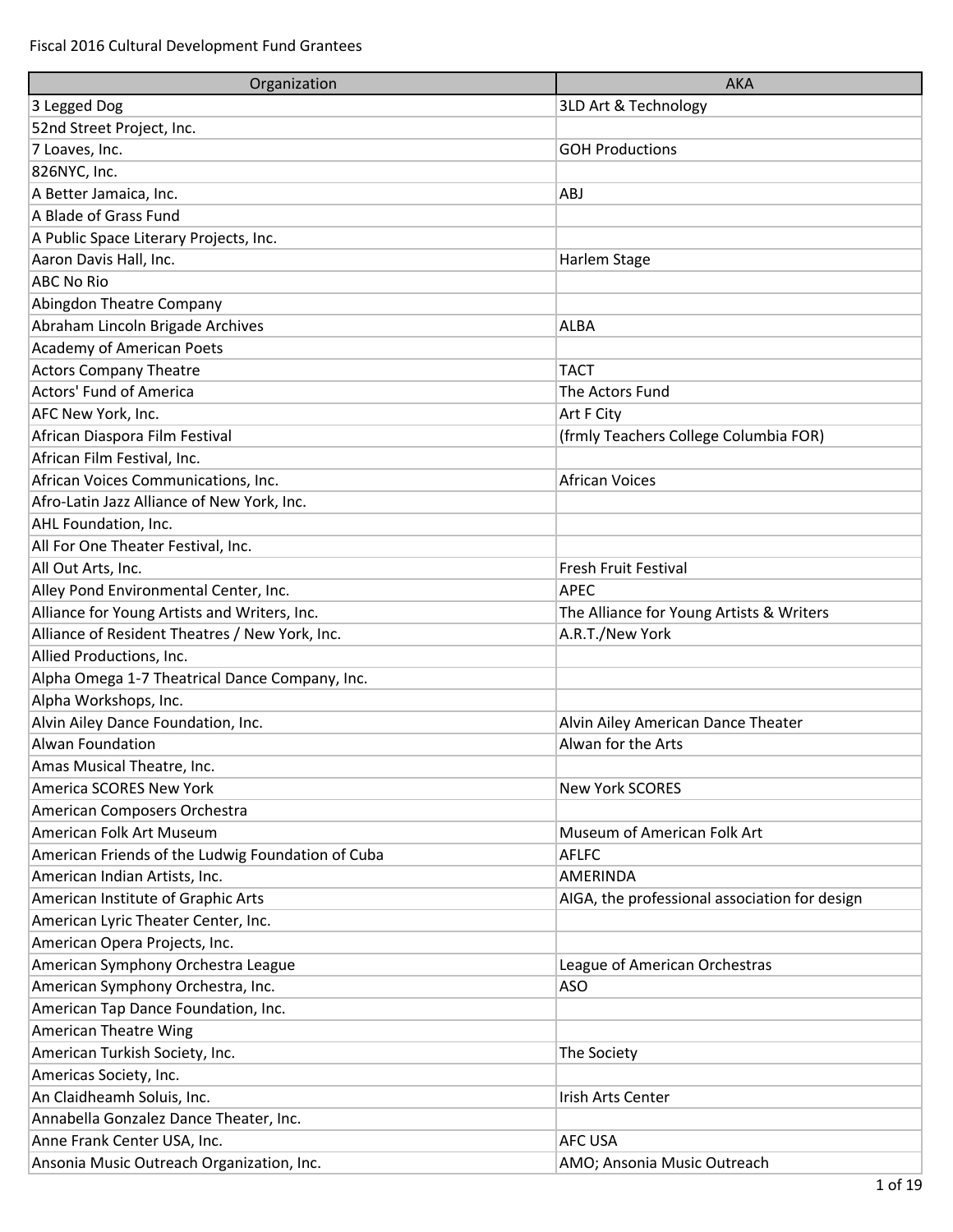| Organization                                    | <b>AKA</b>                            |
|-------------------------------------------------|---------------------------------------|
| Anthology Film Archives, Inc.                   |                                       |
| Anti-Social Music, Inc.                         | <b>ASM</b>                            |
| Aperture Foundation, Inc.                       | Aperture                              |
| <b>ApexArt Curatorial Program</b>               | apexart                               |
| Apollo Theater Foundation, Inc.                 | The Apollo Theater                    |
| Aquila Theatre Company, Inc.                    |                                       |
| Archipelago Books, Inc.                         |                                       |
| Architectural League of New York                |                                       |
| Argento New Music Project                       |                                       |
| Ars Nova Theater I, Inc.                        | Ars Nova                              |
| Art Beyond Sight, Inc.                          |                                       |
| <b>Art Connects New York</b>                    |                                       |
| Art Creates Us, Inc.                            | ProjectArt                            |
| Art in General, Inc.                            | AiG                                   |
| Art Lab, Inc.                                   |                                       |
| Art of the Early Keyboard, Inc.                 | <b>ARTEK</b>                          |
| Art Radio International, Inc.                   | Art International Radio (AIR)         |
| Art Start, Inc.                                 |                                       |
| Art Students League of New York                 |                                       |
| Art Sweats, Inc.                                | David Dorfman Dance                   |
| Art21, Inc.                                     |                                       |
| Arthur Aviles Typical Theatre, Inc.             | BAAD! Bronx Academy of Arts and Dance |
| Artichoke Dance Company, Inc.                   |                                       |
| Artists Alliance, Inc.                          | AAI                                   |
| Artists in Residence, Inc.                      | A.I.R. Gallery                        |
| Artists Space                                   |                                       |
| Arts & Business Council, Inc.                   | Arts & Business Council of New York   |
| Arts Connection, Inc.                           |                                       |
| <b>ARTs East New York Inc.</b>                  |                                       |
| Arts For All, Inc.                              | Arts For All                          |
| Arts for Art, Inc.                              | Vision Festival                       |
| Art's House Schools, Inc.                       | Art's House Dance School              |
| Arts in the Armed Forces                        |                                       |
| Ascension Music Chorus and Orchestra, Inc.      | <b>Voices of Ascension</b>            |
| ASDT, Inc. - The American Spanish Dance Theatre | Andrea Del Conte Danza Espana         |
| Asia Art Archive in America, Inc.               |                                       |
| Asia Society                                    |                                       |
| Asian American Arts Alliance                    | The Alliance                          |
| Asian American Writers' Workshop                |                                       |
| Astoria Music Society, Inc.                     | Astoria Symphony                      |
| Astoria Performing Arts Center                  |                                       |
| <b>Atlantic Theater Company</b>                 |                                       |
| Avant Media Performance, Inc.                   | <b>Avant Media</b>                    |
| <b>Bailey's Cafe</b>                            |                                       |
| Ballet Hispanico of New York, Inc.              |                                       |
| Ballet Next, Inc.                               | <b>Ballet Next</b>                    |
| Ballet Tech Foundation, Inc.                    |                                       |
| Ballet Theatre Foundation, Inc.                 | <b>American Ballet Theatre</b>        |
| Bang Group, Inc.                                |                                       |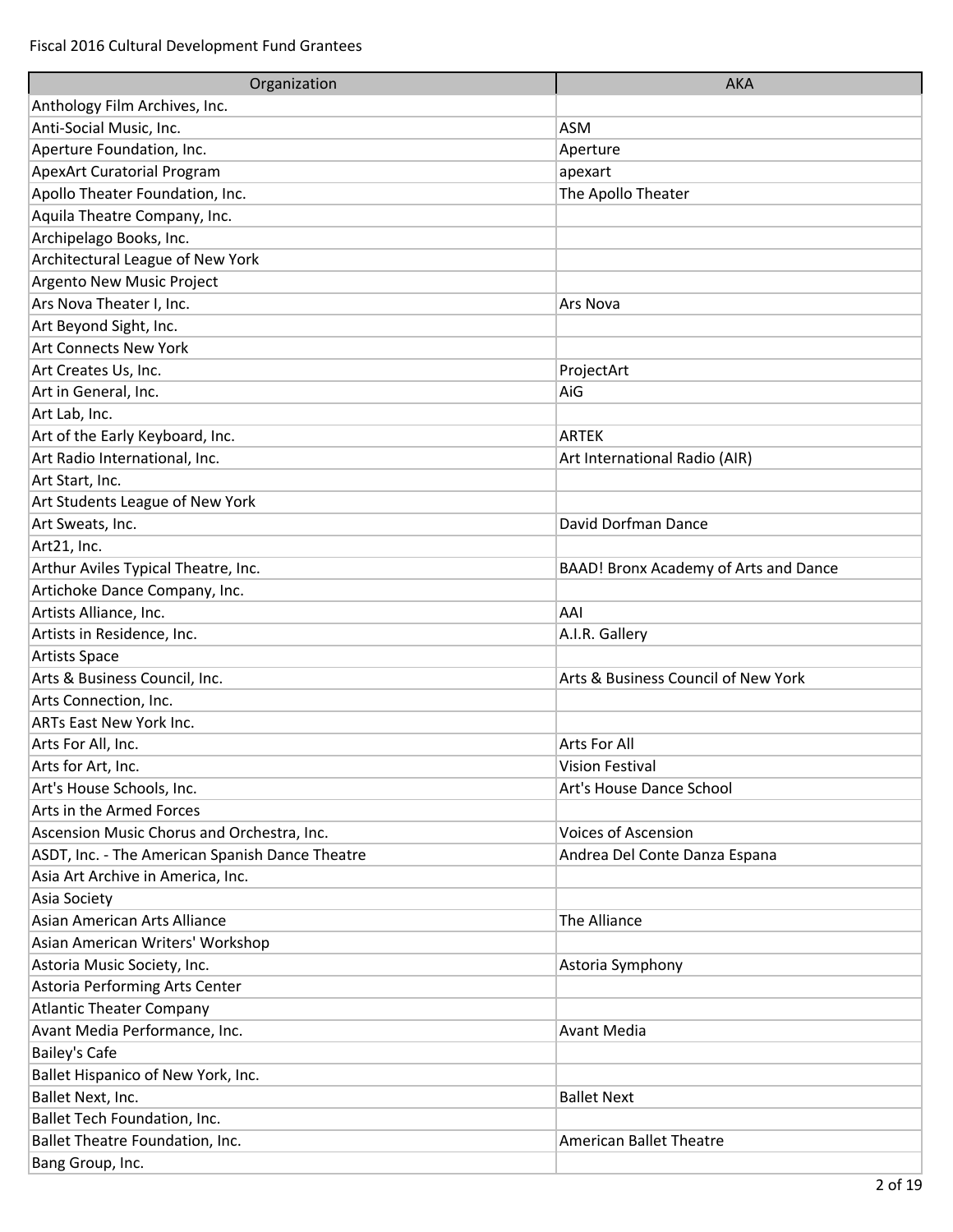| Organization                                                        | <b>AKA</b>                            |
|---------------------------------------------------------------------|---------------------------------------|
| Bang on a Can, Inc.                                                 |                                       |
| Bangladesh Institute of Performing Arts, Inc.                       | <b>BIPA</b>                           |
| Bargemusic, Ltd.                                                    |                                       |
| <b>Bartow-Pell Landmark Fund</b>                                    | <b>Bartow-Pell Mansion Museum</b>     |
| Baryshnikov Dance Foundation, Inc.                                  | Baryshnikov Arts Center               |
| Batoto Yetu, Inc.                                                   |                                       |
| <b>Battery Dance Corporation</b>                                    | <b>Battery Dance Company</b>          |
| <b>Bayside Historical Society</b>                                   |                                       |
| BCT Brooklyn Children's Theatre, Inc.                               | BCT Brooklyn Children's Theatre, INC  |
| Beam Center, Inc.                                                   |                                       |
| <b>Bedford Stuyvesant Restoration Corporation</b>                   | Restoration                           |
| Behind the Book, Inc.                                               |                                       |
| Belladonna Series, Inc.                                             |                                       |
| <b>Beth Morrison Projects</b>                                       |                                       |
| Big Apple Circus, Ltd.                                              |                                       |
| Big Apple Performing Arts, Inc.                                     | New York City Gay Men's Chorus        |
| Big Dance Theater, Inc.                                             |                                       |
| Big Tree Productions, Inc.                                          | <b>Tere O'Connor Dance</b>            |
| Billie Holiday Theatre, Inc.                                        |                                       |
| Bindlestiff Family Variety Arts, Inc.                               | <b>Bindlestiff Family Cirkus</b>      |
| Black Spectrum Theatre Company, Inc.                                |                                       |
| Blessed Unrest Theatre, Inc.                                        | <b>Blessed Unrest</b>                 |
| Bloomingdale School of Music, Inc.                                  |                                       |
| Bond Street Theatre Coalition, Ltd.                                 | <b>Bond Street Theatre</b>            |
| Booklyn, Inc.                                                       | <b>Booklyn Artists Alliance</b>       |
| Borough of Manhattan Community College Performing Arts Center, Inc. | <b>Tribeca Performing Arts Center</b> |
| Boys & Girls Harbor, Inc.                                           |                                       |
| Boys' Club of New York, Inc.                                        |                                       |
| <b>Braata Productions</b>                                           |                                       |
| Brave New World Repertory Theatre, Inc.                             | Brave New World Repertory Theatre     |
| <b>BRIC Arts Media Bklyn</b>                                        |                                       |
| Brick Theater, Inc.                                                 | The Brick                             |
| Bridge, Inc.                                                        | The Bridge                            |
| Brighton Ballet Theater Company, Inc.                               | <b>BBT</b>                            |
| Broadway Housing Communities, Inc.                                  | <b>Broadway Housing</b>               |
| <b>Bronx Arts Ensemble</b>                                          |                                       |
| <b>Bronx Children's Museum</b>                                      |                                       |
| Bronx Community Cable Programming Corp.                             | <b>BRONXNET</b>                       |
| <b>Bronx Council on the Arts</b>                                    |                                       |
| Bronx Dance Theatre, Inc.                                           |                                       |
| <b>Bronx Documentary Center</b>                                     | <b>BDC</b>                            |
| Bronx House, Inc.                                                   |                                       |
| <b>Bronx Opera Company</b>                                          |                                       |
| Bronx River Art Center, Inc.                                        | <b>BRAC</b>                           |
| BronxArtSpace, Inc.                                                 | ArtSpaceBrnx                          |
| Brooklyn Art Incubator, Inc.                                        |                                       |
| Brooklyn Arts Council, Inc.                                         | <b>BAC</b>                            |
| Brooklyn Arts Exchange                                              | BAX                                   |
| Brooklyn Ballet, Inc.                                               |                                       |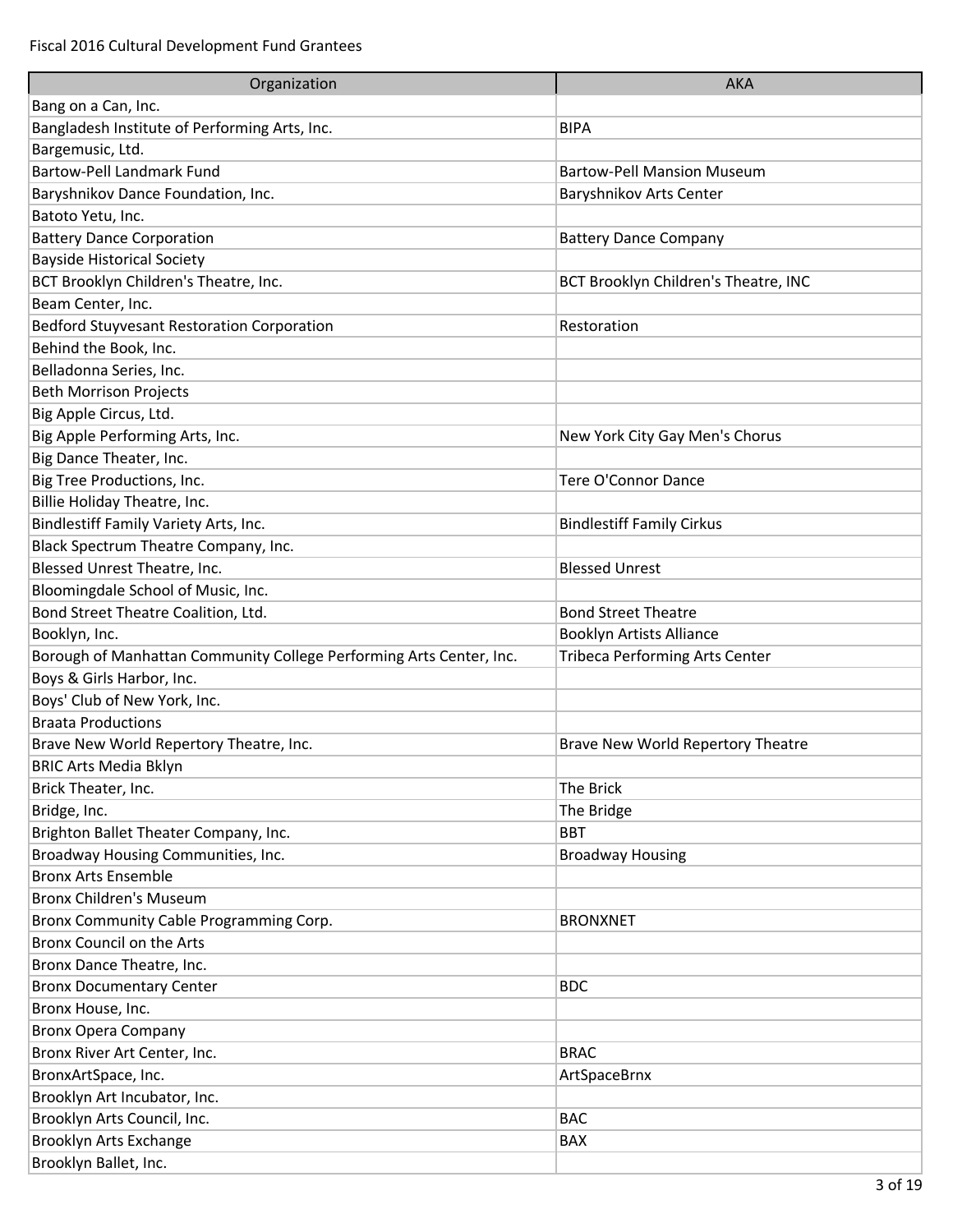| Organization                                                   | <b>AKA</b>                                   |
|----------------------------------------------------------------|----------------------------------------------|
| Brooklyn Book Festival, Inc.                                   |                                              |
| Brooklyn Bridge Park Conservancy, Inc.                         |                                              |
| <b>Brooklyn Conservatory of Music</b>                          | Brooklyn-Queens Conservatory of Music        |
| Brooklyn Film Society                                          | <b>Brooklyn Film Festival</b>                |
| <b>Brooklyn Heights Music Society</b>                          | <b>BHMS</b>                                  |
| <b>Brooklyn Historical Society</b>                             |                                              |
| <b>Brooklyn Steppers</b>                                       |                                              |
| Brooklyn Waterfront Artist Coalition                           | <b>BWAC</b>                                  |
| Brooklyn Youth Chorus Academy, Inc.                            |                                              |
| Brooklyn Youth Music Project, Inc.                             | BYMP or Brooklyn Youth Music Project         |
| <b>Builders Association, Inc.</b>                              | The Builders Association                     |
| Bushwick Starr, Inc.                                           |                                              |
| C4 Choral Composer Conductor Collective                        |                                              |
| Calpulli Mexican Dance Company, Inc.                           | Calpulli Danza Mexicana                      |
| Camera Club of New York, Inc.                                  |                                              |
| Camera News, Inc.                                              | <b>Third World Newsreel</b>                  |
| Canopy Canopy Canopy, Inc.                                     | <b>Triple Canopy</b>                         |
| Canticorum Virtuosi, Inc.                                      | The New York Virtuoso Singers                |
| Capoeira Foundation, Inc.                                      | <b>DanceBrazil</b>                           |
| Caribbean American Repertory Theatre, Inc.                     | <b>CART</b>                                  |
| Caribbean Cultural Theatre, Inc.                               |                                              |
| caribBEING                                                     | Flatbush Film Festival                       |
| Casa Belvedere, The Italian Cultural Foundation                |                                              |
| Casita Maria, Inc.                                             | Casita Maria Center for Arts and Education   |
| Catholic Charities Community Services, Archdiocese of New York | <b>Catholic Charities Community Services</b> |
| Cave Canem Foundation, Inc.                                    | Cave Canem                                   |
| CAVE Organization, Inc.                                        |                                              |
| Center for Arts Education, Inc.                                |                                              |
| Center for Book Arts, Inc.                                     |                                              |
| Center for Performance Research, Inc.                          | <b>CPR - Center for Performance Research</b> |
| Center for Traditional Music and Dance                         | <b>CTMD</b>                                  |
| Center for Urban Pedagogy, Inc.                                |                                              |
| Central Astoria Local Development Coalition, Inc.              |                                              |
| Central Brooklyn Jazz Consortium, Inc.                         | <b>CBJC</b>                                  |
| Centro Cultural Cubano, Inc.                                   | Cuban Cultural Center of New York            |
| Chamber Music America, Inc.                                    |                                              |
| Chamber Music Society of Lincoln Center, Inc.                  |                                              |
| Change for Kids Inc                                            |                                              |
| Chashama, Inc.                                                 |                                              |
| Chelsea Music Festival                                         |                                              |
| Chelsea Opera, Inc.                                            | Chelsea Opera                                |
| Cherry Lane Alternative, Inc.                                  | Cherry Lane Theatre                          |
| Cherry Orchard Festival Foundation                             | <b>Cherry Orchard Festival</b>               |
| Chez Bushwick, Inc.                                            |                                              |
| Children's Arts & Science Workshops, Inc.                      |                                              |
| Children's Museum of Manhattan                                 |                                              |
| Children's Museum of the Arts                                  | <b>CMA</b>                                   |
| Chinese Theatre Works, Inc.                                    |                                              |
| Church Street School for Music and Art, Inc.                   |                                              |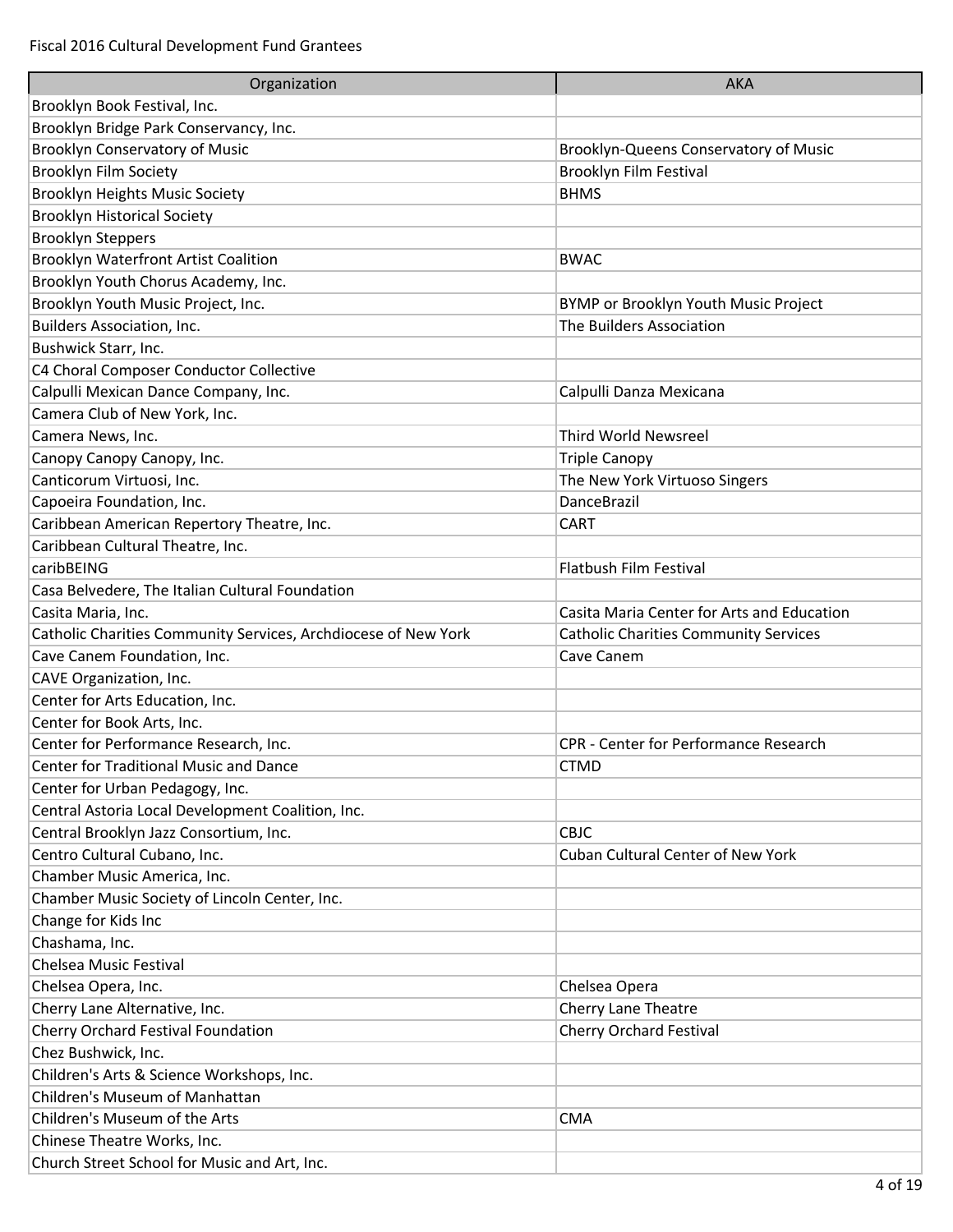| Organization                                                 | <b>AKA</b>                                     |
|--------------------------------------------------------------|------------------------------------------------|
| Cinema Tropical, Inc.                                        |                                                |
| Circle in the Square Theatre School, Inc.                    | <b>CITSTS</b>                                  |
| Circuit Productions, Inc.                                    | CPI                                            |
| Circus Amok, Inc.                                            |                                                |
| Cities at Peace, Inc.                                        | The Possibility Project                        |
| City Island Historical Society                               | <b>City Island Nautical Museum</b>             |
| <b>City Island Theater Group</b>                             |                                                |
| City Lore, Inc.                                              |                                                |
| <b>City Parks Foundation</b>                                 | <b>CPF</b>                                     |
| CityArts, Inc.                                               | <b>CITYarts</b>                                |
| Civilians, Inc.                                              | The Civilians                                  |
| Clarion Music Society, Inc.                                  |                                                |
| Classical Theatre of Harlem, Inc.                            | <b>CTH</b>                                     |
| Clemente Soto Velez Cultural and Educational Center, Inc.    | <b>CSV Cultural Center</b>                     |
| Clubbed Thumb, Inc.                                          |                                                |
| CO/LAB Theater Group                                         |                                                |
| <b>Coalition for Hispanic Family Services</b>                |                                                |
| Collapsable Giraffe, Inc.                                    |                                                |
| College Community Services, Inc.                             | Brooklyn Center for the Performing Arts (BCBC) |
| Collegiate Chorale                                           |                                                |
| Colonial Dames of America/Mount Vernon Hotel Museum & Garden |                                                |
| Colonial Farmhouse Restoration Society of Bellerose, Inc.    | Queens County Farm Museum                      |
| Colt Coeur Theater Company, Inc.                             |                                                |
| Community-Word Project, Inc.                                 |                                                |
| Concert Artists Guild, Inc.                                  |                                                |
| Concerts in the Heights                                      | cith                                           |
| <b>Concrete Temple Theatre</b>                               |                                                |
| Coney Island History Project, Inc.                           | <b>CIHP</b>                                    |
| Coney Island, USA                                            |                                                |
| Conference House Association, Inc.                           | <b>Billopp House</b>                           |
| Conrad Poppenhusen Association                               |                                                |
| <b>Conscientious Musical Revues</b>                          |                                                |
| Cool Culture                                                 |                                                |
| Cooper-Hewitt, National Design Museum                        |                                                |
| Cora Incorporated                                            | Shannon Hummel/Cora Dance                      |
| Corona Youth Music Project, Inc.                             |                                                |
| <b>Council of Literary Magazines and Presses</b>             | <b>CLMP</b>                                    |
| Council on the Arts and Humanities for Staten Island         | <b>Staten Island Arts</b>                      |
| Covenant Ballet Theatre of Brooklyn, Inc.                    | <b>CBTB</b>                                    |
| Creative Ammo, Inc.                                          | n/a                                            |
| Creative Arts Workshops for Kids                             | <b>Creative Arts Works</b>                     |
| <b>Creative Capital Foundation</b>                           |                                                |
| Creative Time, Inc.                                          |                                                |
| CSC Repertory, Ltd.                                          | <b>Classic Stage Company</b>                   |
| Culture Project, Inc.                                        |                                                |
| Culture Push, Inc.                                           |                                                |
| Culturehub, Inc.                                             |                                                |
| CYPRECO of America, Inc.                                     |                                                |
| Da Capo Chamber Players, Inc.                                |                                                |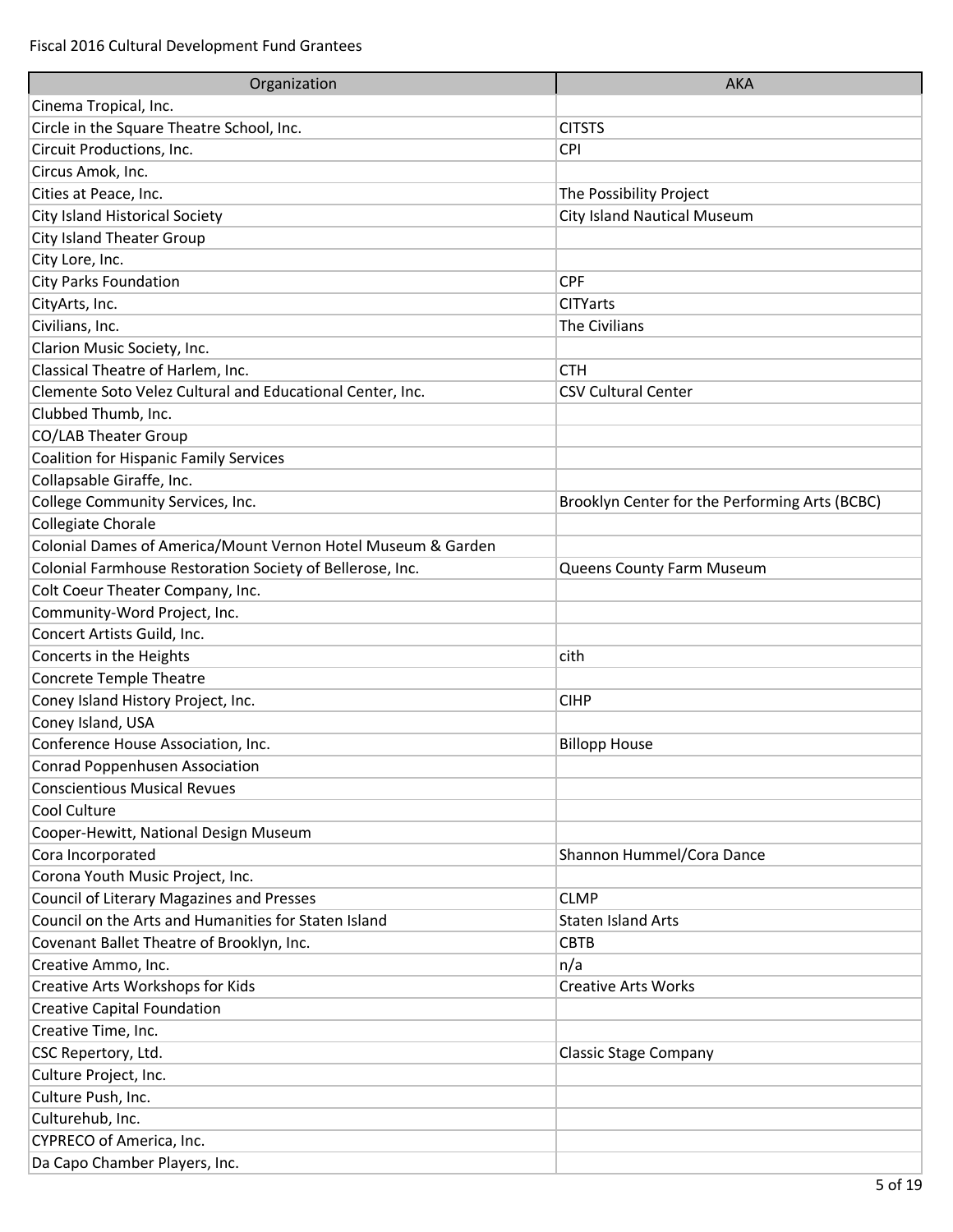| Organization                                               | <b>AKA</b>                            |
|------------------------------------------------------------|---------------------------------------|
| Dance Continuum, Inc.                                      | Susan Marshall & Company              |
| Dance Entropy, Inc.                                        |                                       |
| Dance Films Association, Inc.                              | <b>DFA</b>                            |
| Dance Parade, Inc.                                         | (frmly Performance Zone "The Field")  |
| Dance Ring, Inc.                                           | <b>New York Theatre Ballet</b>        |
| Dance Service New York City, Inc.                          | Dance/NYC                             |
| Dance Theatre Etcetera, Inc.                               |                                       |
| Dance Theatre of Harlem, Inc.                              | <b>DTH</b>                            |
| Dancenow/NYC                                               | DanceNOW                              |
| Dances For A Variable Population                           |                                       |
| Dancewave, Inc.                                            |                                       |
| DanceWorks, Inc.                                           | Pentacle                              |
| Dancing Classrooms, Inc.                                   |                                       |
| Dancing Crane, Inc.                                        |                                       |
| Dancing in the Streets, Inc.                               |                                       |
| Danspace Project, Inc.                                     |                                       |
| Deconstructive Theatre Project, Inc.                       | <b>DTP</b>                            |
| dell'Arte Opera Ensemble, Inc.                             |                                       |
| Design Trust for Public Space, Inc.                        |                                       |
| Dessoff Choirs, Inc.                                       |                                       |
| Dia Center for the Arts                                    | Dia Art Foundation                    |
| Dieu Donne Paper Mill, Inc.                                |                                       |
| Diller-Quaile School of Music, Inc.                        | Diller-Quaile                         |
| Discalced, Inc.                                            | <b>Mark Morris Dance Group</b>        |
| Diversity in Arts and Nations for Cultural Education, Inc. | D.A.N.C.E., Inc                       |
| Dorsky Gallery Curatorial Programs                         |                                       |
| Double Entendre Music Ensemble, Inc.                       |                                       |
| Dova, Inc.                                                 | Doug Varone and Dancers               |
| Downtown Art Company, Inc.                                 | Downtown Art                          |
| Downtown Community Television Center                       | <b>DCTV</b>                           |
| Downtown Music Productions, Inc.                           | Downtown Chamber & Opera Players      |
| Drama League of New York, Inc.                             |                                       |
| Drawing Center, Inc.                                       | The Drawing Center                    |
| Dream Yard Drama Project, Inc.                             | DreamYard Project                     |
| <b>Drilling Company Theatrical Productions</b>             |                                       |
| <b>Drumsongs Productions</b>                               | <b>NYFA FOR Drumsongs Productions</b> |
| Dynamic Forms, Inc.                                        | Mark DeGarmo & Dancers                |
| E. Monte Motion, Inc.                                      | Elisa Monte Dance/Monte Brown Dance   |
| Early Music Foundation, Inc.                               | Early Music New York                  |
| EarSay, Inc.                                               |                                       |
| East Flatbush Village, Inc.                                |                                       |
| East Winds, Inc.                                           | Taikoza                               |
| Education Through Music, Inc.                              |                                       |
| Educational Alliance, Inc.                                 |                                       |
| Educational Theater of New York, Inc.                      | <b>ETNY</b>                           |
| Educational Video Center, Inc.                             |                                       |
| Either/Or, Inc.                                            | Either/Or                             |
| El Puente De Williamsburg, Inc.                            | <b>EL PUENTE</b>                      |
| El Taller Latino Americano                                 | Latin American Workshop               |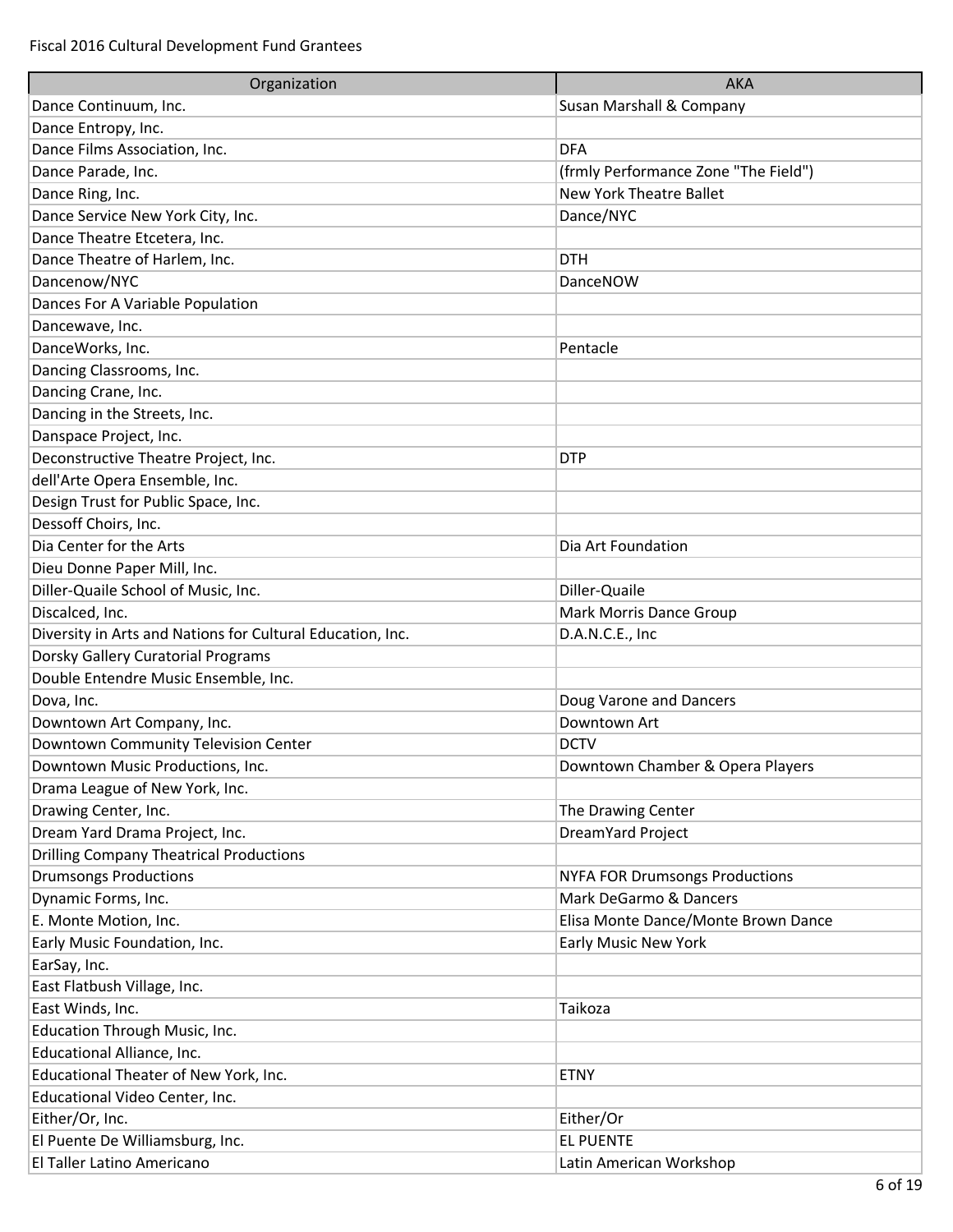| Organization                                                         | <b>AKA</b>                            |
|----------------------------------------------------------------------|---------------------------------------|
| Elaine Kaufman Cultural Center/Lucy Moses School for Music and Dance | Merkin Hall, Special Music School     |
| Elastic City Performing Arts, Inc.                                   |                                       |
| <b>Elders Share the Arts</b>                                         |                                       |
| Electronic Arts Intermix                                             |                                       |
| Elevator Repair Service Theater, Inc.                                | E.R.S.                                |
| <b>Emerging Artists Theatre Company</b>                              | EAT                                   |
| En Foco, Inc.                                                        |                                       |
| Encompass Theatre Company, Inc.                                      | Encompass Music Theatre/New Opera     |
| ENSEMBLE MISE-EN, Inc.                                               |                                       |
| Ensemble Studio Theatre, Inc.                                        | E.S.T.                                |
| Epic Theatre Center, Inc.                                            | Epic Theatre Ensemble                 |
| Epiphany Magazine, Inc.                                              | Epiphany, a literary journal          |
| Episcopal Actors' Guild of America, Inc.                             | Episcopal Actors' Guild               |
| Esopus Foundation, Ltd.                                              |                                       |
| Ethel's Foundation for the Arts                                      |                                       |
| Eugenio Maria de Hostos Community College Foundation, Inc.           | Hostos Center for the Arts & Culture  |
| Eva Dean Dance Company, Inc.                                         | <b>Union Street Dance</b>             |
| Evangelical Lutheran Church of the Advent                            | Advent Lutheran Church                |
| <b>Every Voice Choirs</b>                                            |                                       |
|                                                                      |                                       |
| Exploring the Metropolis, Inc.                                       |                                       |
| Eyebeam Atelier, Inc.                                                |                                       |
| <b>Falconworks Artists Group</b>                                     |                                       |
| Feminist Press, Inc.                                                 |                                       |
| Figment Project, Inc.                                                |                                       |
| Fiji Theatre Company                                                 | Ping Chong & Company                  |
| Film Forum, Inc.                                                     |                                       |
| Film Society of Lincoln Center                                       |                                       |
| Five Boroughs Music Festival, Inc.                                   | Five Boroughs Music Festival          |
| Five Myles, Inc.                                                     | FiveMyles                             |
| Flamenco Latino, Inc.                                                |                                       |
| Flea Theater, Inc.                                                   |                                       |
| <b>Fleadh Foundation</b>                                             | THE CRAIC                             |
| Flux Factory                                                         |                                       |
| Flying Carpet Theater, Inc.                                          | The Flying Carpet Theatre             |
| Folksbiene Yiddish Theatre                                           | National Yiddish Theatre - Folksbiene |
| Foundation for Contemporary Arts, Inc.                               |                                       |
| Foundry Theatre, Inc.                                                |                                       |
| Fourth Arts Block, Inc.                                              |                                       |
| Fractured Atlas Productions, Inc.                                    |                                       |
| Franklin Furnace Archive, Inc.                                       |                                       |
| Free Arts for Abused Children of New York City, Inc.                 | Free Arts NYC                         |
| Freestyle Repertory Theatre                                          |                                       |
| French Institute-Alliance Francaise                                  | <b>FIAF</b>                           |
| Fresh Art, Inc.                                                      | fresh art                             |
| <b>Frick Collection</b>                                              |                                       |
| Friends of Alice Austen House, Inc.                                  | Alice Austen House Museum             |
| Friends of Historic New Utrecht                                      | <b>Historic New Utrecht</b>           |
| Friends of the High Line                                             |                                       |
| Friends of the New York Transit Museum                               | New York Transit Museum               |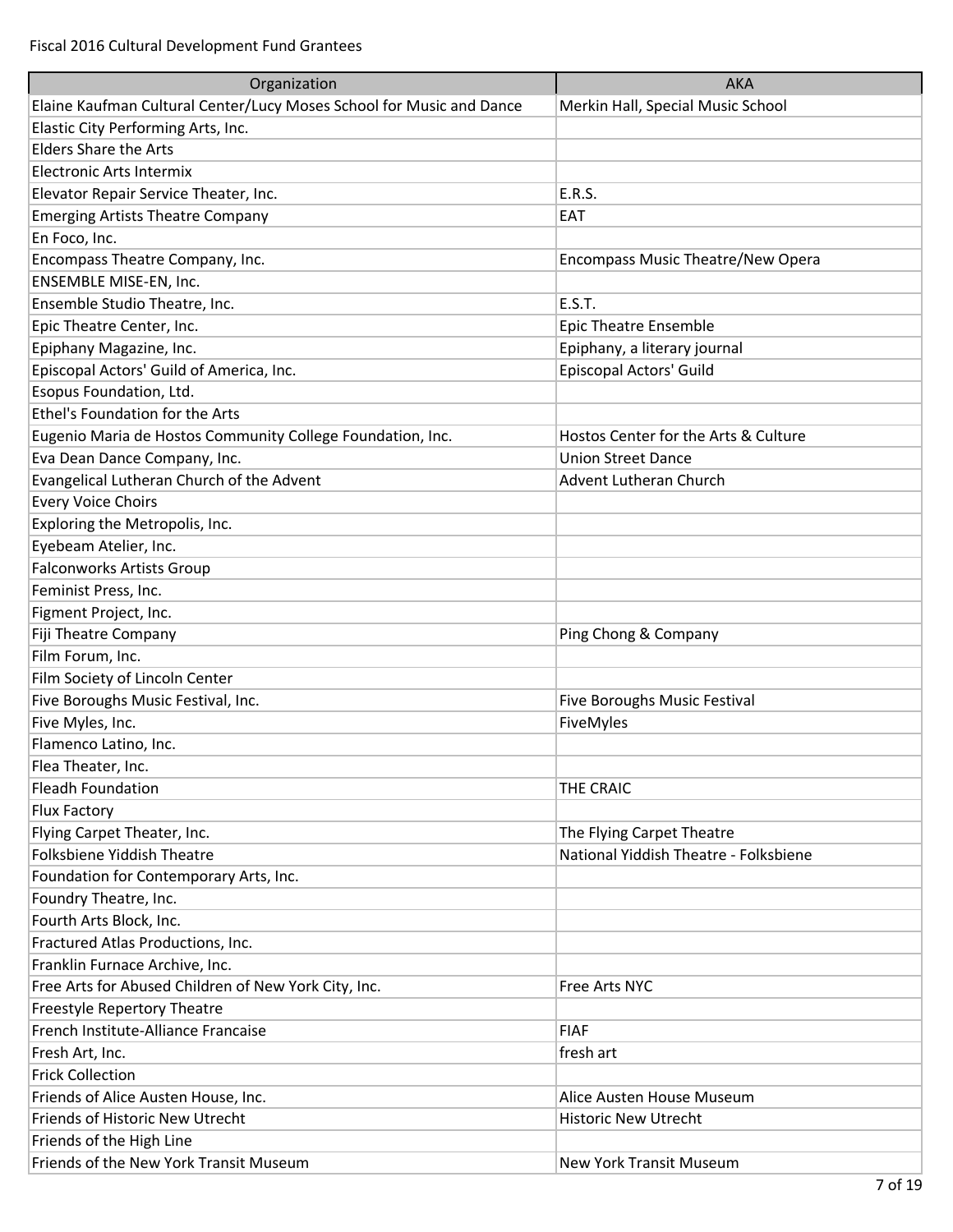| Organization                                           | <b>AKA</b>                                    |
|--------------------------------------------------------|-----------------------------------------------|
| Friends of the Upper East Side Historic Districts      | <b>FRIENDS</b>                                |
| Frog & Peach Theatre Company, Inc.                     |                                               |
| Gallim Dance Company, Inc.                             | <b>Gallim Dance</b>                           |
| Garibaldi-Meucci Museum                                |                                               |
| General Society of Mechanics and Tradesmen of the City |                                               |
| Ghetto Film School, Inc.                               |                                               |
| Gilgamesh Theatre Group, Inc.                          |                                               |
| Gina Gibney Dance, Inc.                                |                                               |
| Girl Be Heard Institute                                | Project Girl Performance Collective Institute |
| Girls Write Now, Inc.                                  |                                               |
| Global Action Project, Inc.                            | G.A.P.                                        |
| globalFEST, Inc.                                       | globalFEST                                    |
| Gotham Chamber Opera, Inc.                             |                                               |
| Gotham Early Music Scene, Inc.                         | <b>GEMS</b>                                   |
| Gotham Performing Arts, Inc.                           | <b>Empire City Men's Chorus</b>               |
| Grace Chorale of Brooklyn                              |                                               |
| Great Small Works, Inc.                                |                                               |
| <b>Greater Astoria Historical Society</b>              |                                               |
| <b>Greater Ridgewood Historical Society</b>            |                                               |
| Greenwich House, Inc.                                  |                                               |
| Greenwich Village Orchestra                            |                                               |
| Greenwich Village Society for Historic Preservation    |                                               |
| Green-Wood Historic Fund, Inc.                         |                                               |
| Groove With Me, Inc.                                   |                                               |
| <b>Groundswell Community Mural Project</b>             |                                               |
| Group 1 Acting Company, Inc.                           | <b>Acting Company</b>                         |
| H.T. Dance Company, Inc.                               | <b>Chen Dance Center</b>                      |
| Haiti Cultural Exchange, Inc.                          |                                               |
| Haleakala, Inc.                                        | The Kitchen                                   |
| Harbor Lights Theater Company, Inc.                    | The Harbor Lights Theater Company             |
| Harlem Arts Alliance                                   | <b>HAA</b>                                    |
| Harlem Arts Festival                                   |                                               |
| Harlem Chamber Players, Inc.                           |                                               |
| Harlem Needle Arts, Inc.                               |                                               |
| Harlem School of the Arts, Inc.                        |                                               |
| Harmony Program, Inc.                                  |                                               |
| Harvestworks, Inc.                                     |                                               |
| Hebrew Home For The Aged At Riverdale                  | Derfner Judaica Museum and The Art Collection |
| Hell's Kitchen, NY Chapter of SPEBSQSA, Inc.           | Voices of Gotham                              |
| Henry Street Settlement                                | <b>Abrons Arts Center</b>                     |
| <b>Hester Street Collaborative</b>                     |                                               |
| Hip to Hip Theatre Company                             |                                               |
| Hispanic Society of America                            | <b>HSA</b>                                    |
| Historic Districts Council, Inc.                       |                                               |
| Home for Contemporary Theatre & Art, Ltd.              | <b>HERE Arts Center</b>                       |
| Horticultural Society of New York                      |                                               |
| Hospital Audiences, Inc.                               | HAI                                           |
| Hotel Savant Theatre Company, Inc.                     | <b>Hotel Savant</b>                           |
| Houses on the Moon Theater Company                     | Houses on the Moon                            |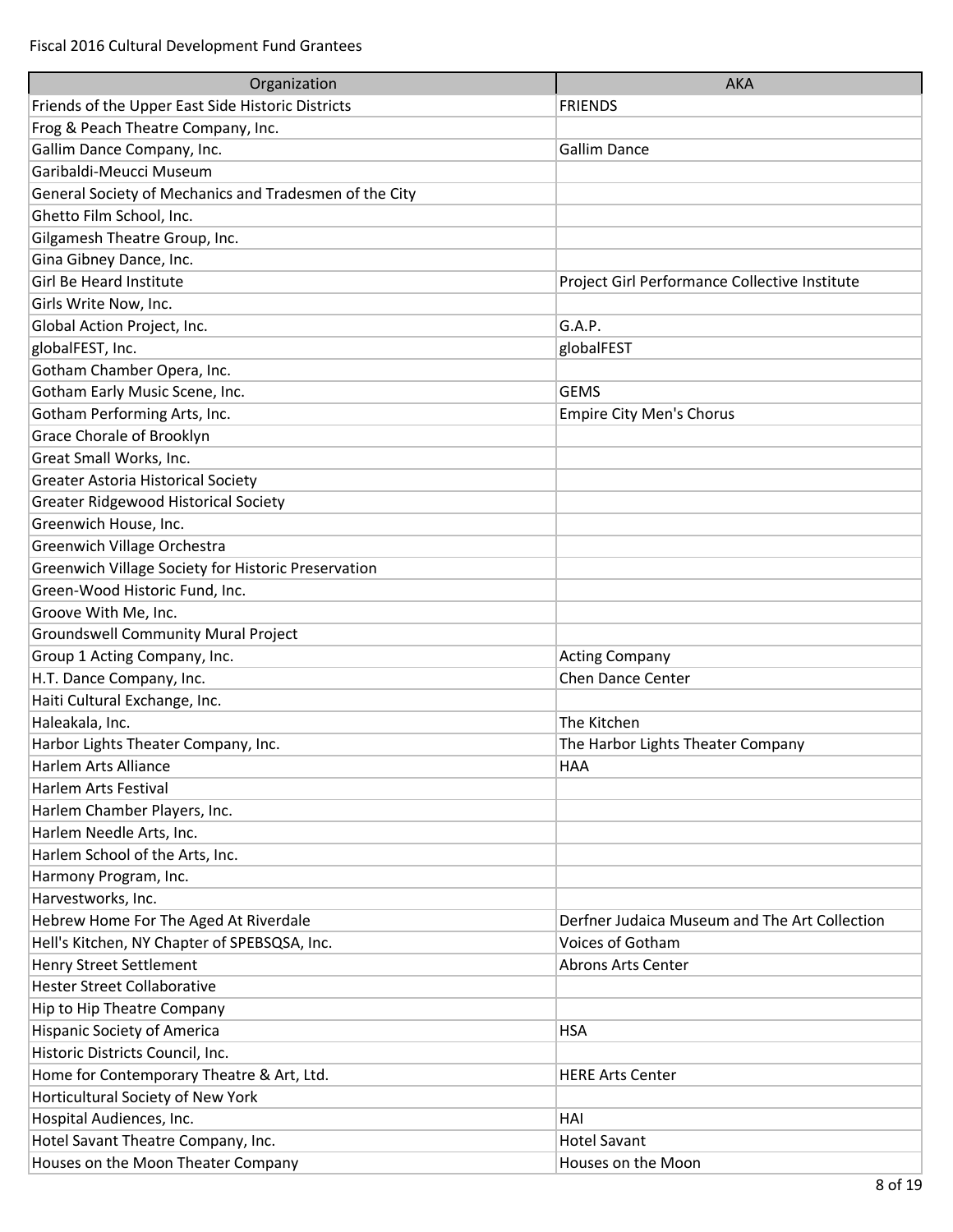| Organization                                                                  | <b>AKA</b>                                       |
|-------------------------------------------------------------------------------|--------------------------------------------------|
| Hudson Guild, Inc.                                                            | <b>Hudson Guild</b>                              |
| I Cantori di New York                                                         | <b>Cantori New York</b>                          |
| Ice Theatre of New York, Inc.                                                 |                                                  |
| Ifetayo Cultural Arts Facility, Inc.                                          | Ifetayo                                          |
| Il Piccolo Teatro Dell'Opera, Inc.                                            | CREATE!                                          |
| <b>ILLUMINART PRODUCTIONS</b>                                                 |                                                  |
| Immaterial Incorporated                                                       | <b>Cabinet Magazine</b>                          |
| Immediate Medium                                                              | IM                                               |
| Independent Feature Project, Inc.                                             | <b>IFP</b>                                       |
| Indo-American Arts Council, Inc.                                              | <b>IAAC</b>                                      |
| Infinity Dance Theater Company, Ltd.                                          | <b>Infinity Dance Theater</b>                    |
| Instituto Arte Teatral Internacional, Inc.                                    | <b>IATI Theater</b>                              |
| Inta, Inc.                                                                    | Eiko & Koma                                      |
| Interactive Drama for Education and Awareness in Schools, Inc.                | I.D.E.A.S.                                       |
| <b>International African Arts Festival</b>                                    | African Street Festival                          |
| International Arts Relations, Inc.                                            | <b>INTAR Theatre</b>                             |
| International Center of Photography                                           | ICP                                              |
| International Contemporary Ensemble Foundation, Inc.                          | <b>ICE</b>                                       |
| <b>International Print Center New York</b>                                    | <b>IPCNY</b>                                     |
| <b>International Studio and Curatorial Program</b>                            |                                                  |
| InterSchool Orchestras of New York, Inc.                                      | <b>ISO</b>                                       |
| Intrepid Museum Foundation, Inc.                                              | Intrepid Sea-Air-Space Museum                    |
| Irish Repertory Theatre Company, Inc.                                         |                                                  |
| Irondale Productions, Inc.                                                    | Irondale Ensemble Project                        |
| IRT Theater, Inc.                                                             | <b>IRT Theater</b>                               |
| <b>Isadora Duncan Dance Foundation</b>                                        | Lori Belilove & The Isadora Duncan Dance Company |
| Isamu Noguchi Foundation and Garden Museum                                    | The Noguchi Museum                               |
| Issue Project Room, Inc.                                                      | <b>ISSUE</b>                                     |
| Jack Arts, Inc.                                                               | <b>JACK</b>                                      |
| Jacques Marchais Center of Tibetan Arts, Inc.                                 | <b>Tibetan Museum</b>                            |
| Japan Society, Inc.                                                           |                                                  |
| Jazz at Lincoln Center, Inc.                                                  |                                                  |
| Jazz Drama Program                                                            |                                                  |
| Jazz Gallery                                                                  |                                                  |
| Jazzmobile, Inc.                                                              |                                                  |
| Jessica Lang Dance, Inc.                                                      | JLD                                              |
| Jewish Children's Museum                                                      |                                                  |
| Jewish Community Center in Manhattan, Inc.                                    |                                                  |
| Jewish Museum                                                                 |                                                  |
| JLSC Educational Tour Bus, Inc.                                               | John Lennon Educational Tour Bus                 |
| Jody Sperling Time Lapse Dance, Inc.                                          |                                                  |
| Jose Limon Dance Foundation, Inc.                                             | Limon Dance Company                              |
| Josephine Herrick Project Inc.                                                | <b>RTP</b>                                       |
| Joyce Theater Foundation, Inc.                                                | The Joyce Theater; Joyce SoHo                    |
| Jozef Pilsudski Institute of America for Reseach in Modern History of Poland, |                                                  |
| <b>Judd Foundation</b>                                                        |                                                  |
| Jupiter Symphony of New York, Inc.                                            | Jupiter Symphony Chamber Players                 |
| K.S. J.A.M.M. Dance Troupe, Inc.                                              |                                                  |
| Keen Theater Company, Inc.                                                    | <b>Keen Company</b>                              |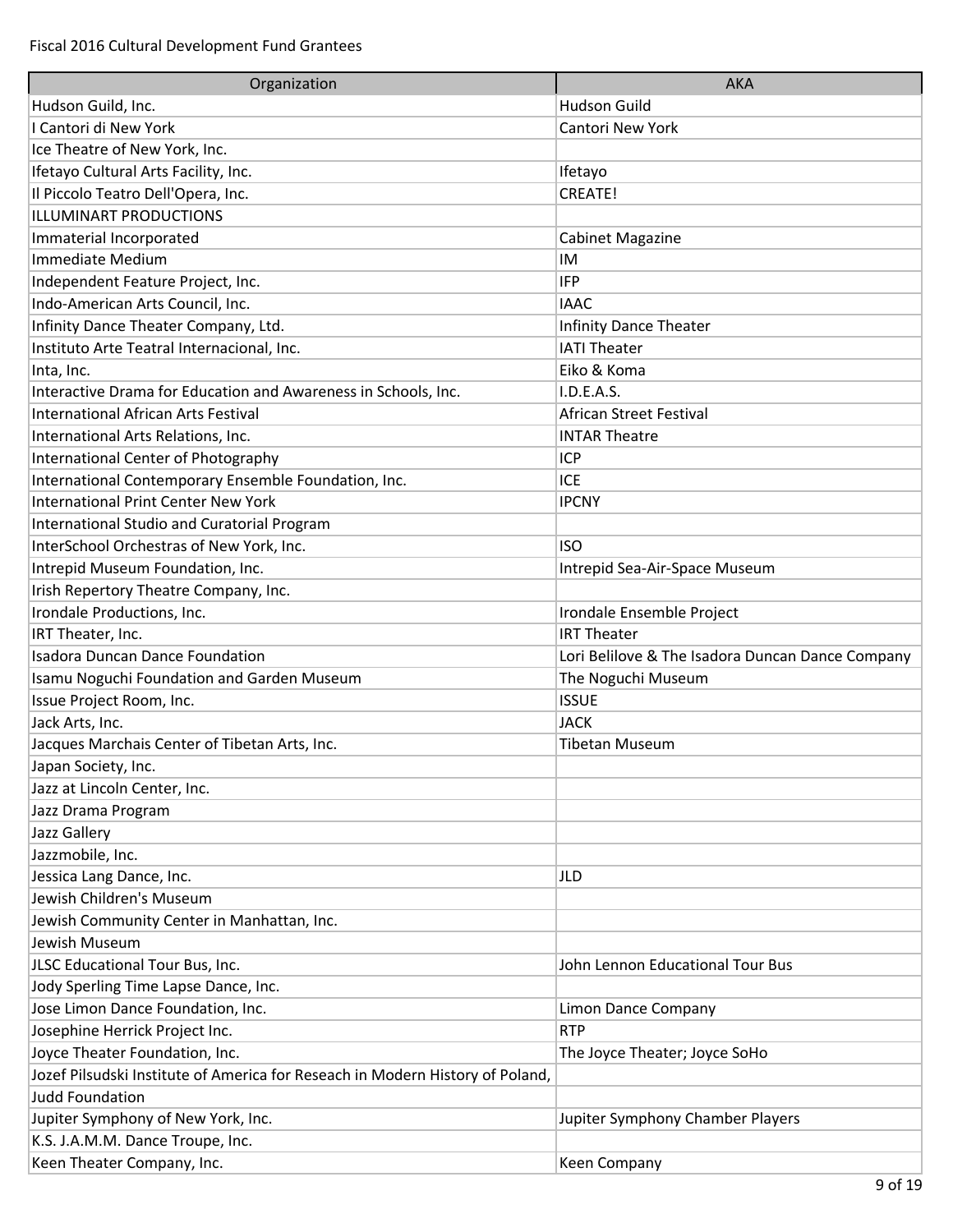| Organization                                               | <b>AKA</b>                                         |
|------------------------------------------------------------|----------------------------------------------------|
| Keigwin and Company, Inc.                                  |                                                    |
| Kenkeleba House, New York                                  | Kenkeleba Gallery                                  |
| Kentler International Drawing Space, Inc.                  |                                                    |
| Kids Creative 404, Inc.                                    |                                                    |
| King Manor Association of Long Island, Inc.                | King Manor Museum                                  |
| Kings Majestic Corporation                                 | 651 Arts/Majestic Theater                          |
| Kingsborough Community College Auxiliary Enterprises Corp. |                                                    |
| Korea Society                                              |                                                    |
| KowTeff School of African Dance                            | KowTeff African Dance Company                      |
| Kundiman, Inc.                                             |                                                    |
| Kunqu Society, Inc.                                        |                                                    |
| KW Projects, Inc.                                          | Kate Weare Company                                 |
| Kyo-Shin-An Arts, Inc.                                     |                                                    |
| La Compagnia de' Colombari, Inc.                           |                                                    |
| La Donna Dance, Inc.                                       | Donna Uchizono Company                             |
| La Mama Experimental Theater Club, Inc.                    | La MaMa E.T.C.                                     |
| La Troupe Makandal, Inc.                                   |                                                    |
| LAByrinth, Inc.                                            | LAByrinth Theater Company                          |
| LaGuardia Performing Arts Center                           |                                                    |
| LaMicro Theater, Inc.                                      |                                                    |
| Landmark West, Inc.                                        |                                                    |
| Lark Theatre Company                                       | Lark Play Development Center                       |
| Latin American Cultural Center of Queens, Inc.             | Renacer Ecuatoriano                                |
| Latsky Dance, Inc.                                         | Heidi Latsky Dance                                 |
| Laundromat Project, Inc.                                   |                                                    |
| League of Composers                                        |                                                    |
| League of Professional Theatre Women                       | <b>LPTW</b>                                        |
| Learning Leaders, Inc.                                     |                                                    |
| Learning Through an Expanded Arts Program, Inc.            | Leap                                               |
| Lehman College Art Gallery                                 |                                                    |
| Lehman College Center for the Performing Arts, Inc.        |                                                    |
| Lesbian & Gay Big Apple Corps                              | <b>Big Apple Corps</b>                             |
| Leslie Lohman Gay Art Foundation, Inc.                     | Leslie Lohman Museum of Gay and Lesbian Art        |
| Library Action Committee of Corona-East Elmhurst, Inc.     | Langston Hughes Community Library & Cultural Cente |
| Light Industry Cinema Projects, Ltd                        | Light Industry                                     |
| Light Opera of New York, Inc.                              | <b>LOONY</b>                                       |
| Lighthouse International                                   |                                                    |
| Little Orchestra Society/Orpheon, Inc.                     | Little Orchestra Society of New York               |
| Loco-Motion Dance Theatre for Children, Inc.               |                                                    |
| Loisaida, Inc.                                             |                                                    |
| Look & Listen, Inc.                                        |                                                    |
| Los Pleneros de la 21, Inc.                                | LP21                                               |
| Lotus Fine Arts Productions, Inc.                          | Lotus Music & Dance                                |
| Louis Armstrong House                                      |                                                    |
| Lower East Side Girls Club                                 |                                                    |
| Lower East Side Printshop, Inc.                            |                                                    |
| Lower East Side Tenement Museum                            |                                                    |
| Lower Manhattan Cultural Council                           | <b>LMCC</b>                                        |
| Lubovitch Dance Foundation, Inc.                           | Lar Lubovitch Dance Company                        |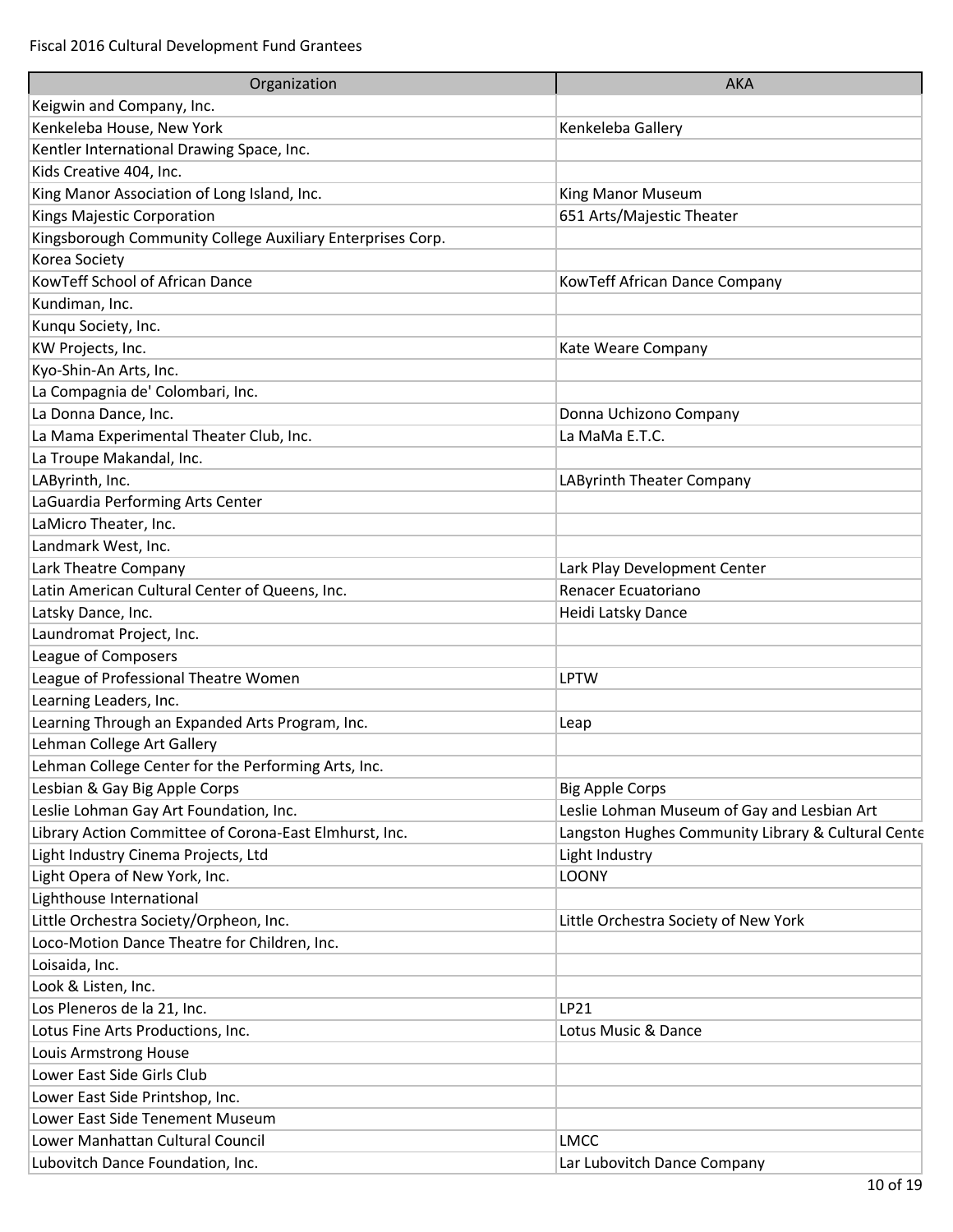| Organization                                           | <b>AKA</b>                            |
|--------------------------------------------------------|---------------------------------------|
| Mabou Mines Development Foundation, Inc.               | <b>Mabou Mines</b>                    |
| Madison Square Park Conservancy                        |                                       |
| Magic Box Productions, Inc.                            |                                       |
| <b>Magnum Foundation</b>                               | Magnum Cultural Foundation            |
| Maimouna Keita School of African Dance, Inc.           |                                       |
| Make Music New York, Inc.                              | 8/3/15                                |
| Make the Road New York                                 | <b>MRNY</b>                           |
| Making Books Sing, Inc.                                |                                       |
| Manhattan Choral Ensemble                              | <b>MCE</b>                            |
| Manhattan Class Company, Inc.                          | <b>MCC Theater</b>                    |
| Manhattan Graphics Center                              |                                       |
| Manhattan Sprout, Inc.                                 | Sprout                                |
| Manhattan Theatre Club, Inc.                           | <b>MTC</b>                            |
| Manna House Workshops, Inc.                            | Manna House                           |
| Mano a Mano: Mexican Culture Without Borders           |                                       |
| MAPP International Productions, Inc.                   |                                       |
| Mare Nostrum Elements, Inc.                            |                                       |
| Marie-Christine Giordano Dance Company                 |                                       |
| Martha Graham Center of Contemporary Dance, Inc.       |                                       |
| Martina Arroyo Foundation, Inc.                        | <b>MAF</b>                            |
| MA-YI Filipino Theatre Ensemble, Inc.                  | Ma-Yi Theater Company                 |
| Maysles Institute, Inc.                                |                                       |
| Medicine Show Theatre Ensemble, Inc.                   | <b>Medicine Show</b>                  |
| Melodia Women's Choir of NYC, Inc.                     |                                       |
| Mencius Society for the Arts, Inc.                     |                                       |
| Mercantile Library Association of the City of New York | Mercantile Library Center for Fiction |
| Metropolis Ensemble, Inc.                              |                                       |
| Metropolitan Opera Association, Inc.                   | the Met                               |
| Metropolitan Opera Guild, Inc.                         |                                       |
| Midori Foundation, Inc.                                | Midori & Friends                      |
| Midtown Management Group, Inc.                         | Inside Broadway                       |
| Mind to Move, Inc.                                     | <b>Tiffany Mills Company</b>          |
| Mind-Builders Creative Arts Center                     |                                       |
| Mint Theater Company, Inc.                             |                                       |
| Momenta Art, Inc.                                      | Momenta Art                           |
| Monica Bill Barnes & Company, Inc.                     |                                       |
| Moose Hall Theatre Company                             | Inwood Shakespeare Festival           |
| More Art, Inc.                                         |                                       |
| Morris-Jumel Mansion, Inc.                             |                                       |
| Movement Research, Inc.                                |                                       |
| Moving Theater, Inc.                                   |                                       |
| <b>Muller Works Foundation</b>                         | Jennifer Muller/The Works             |
| Multicultural Music Group, Inc.                        |                                       |
| Municipal Art Society of New York                      | <b>MAS</b>                            |
| Museum at Eldridge Street                              | Eldridge Street Project, Inc.         |
| Museum for African Art                                 | Center for African Art (formerly)     |
| Museum of American Finance                             |                                       |
| Museum of Arts & Design                                |                                       |
| Museum of Chinese in the Americas                      | Chinatown History Project / MOCA      |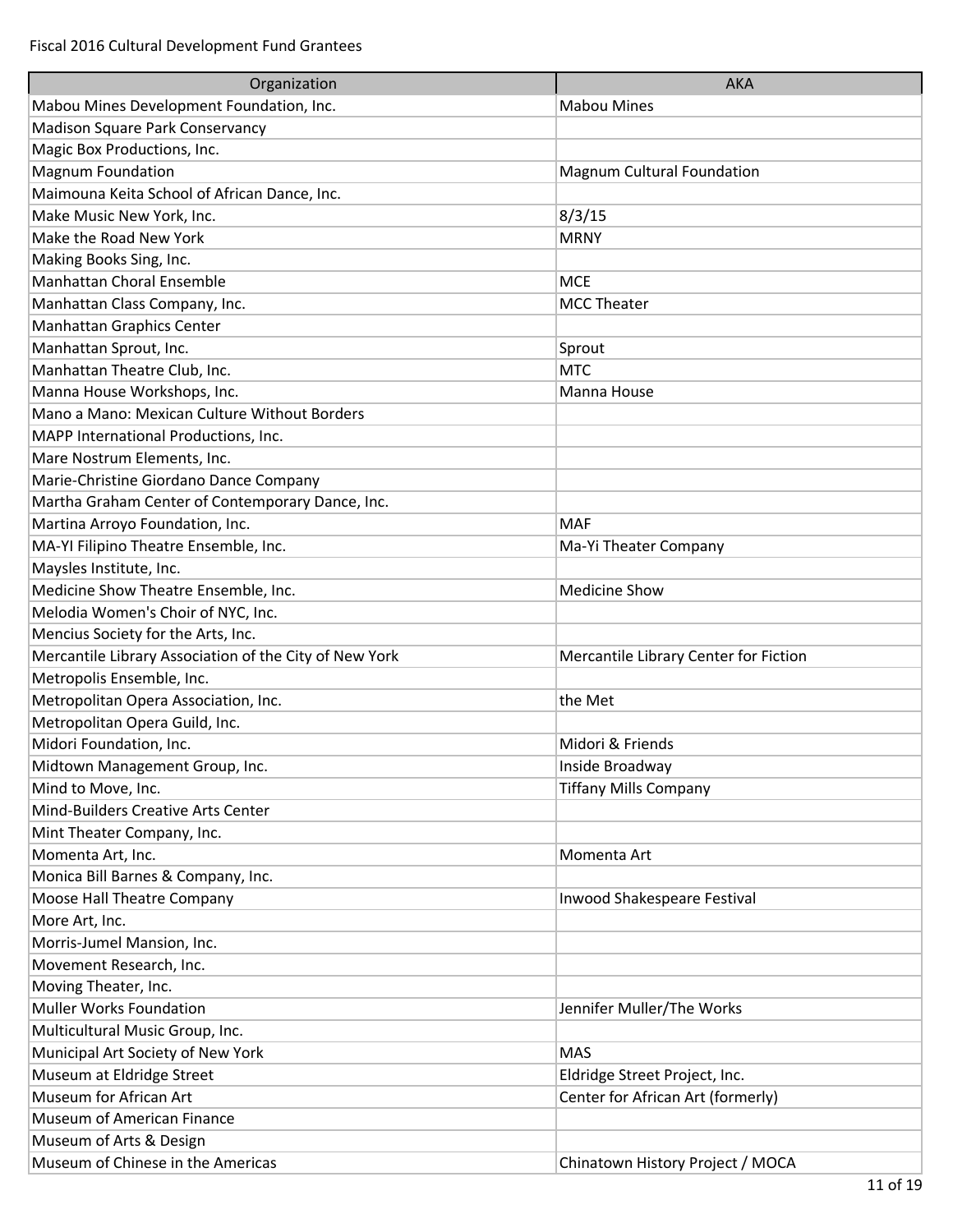| Organization                                         | <b>AKA</b>                                      |
|------------------------------------------------------|-------------------------------------------------|
| Museum of Contemporary African Diasporian Arts, Inc. | <b>MOCADA</b>                                   |
| Music at the Anthology, Inc.                         | <b>MATA</b>                                     |
| Music Before 1800, Inc.                              |                                                 |
| <b>Music Forward</b>                                 | The Knights                                     |
| Music from China                                     |                                                 |
| Musica De Camara, Inc.                               | <b>MDC</b>                                      |
| Musica Reginae Productions, Ltd.                     |                                                 |
| Musica Sacra of New York, Inc.                       |                                                 |
| Musical Chairs Chamber Ensemble, Inc.                | <b>MCCE</b>                                     |
| n+1 Foundation                                       | n+1 Magazine, Paper Monument                    |
| Naked Angels, Ltd.                                   |                                                 |
| National Academy of Design                           | National Academy Museum and School of Fine Arts |
| National Asian American Theatre Co., Inc.            |                                                 |
| National Black Theatre Workshop, Inc.                |                                                 |
| National Book Foundation, Inc.                       | <b>National Book Foundation</b>                 |
| <b>National Choral Council</b>                       | <b>National Chorale</b>                         |
| National Dance Institute, Inc.                       |                                                 |
| National Jazz Museum in Harlem                       | <b>NJMH</b>                                     |
| National Lighthouse Museum                           | <b>NLM</b>                                      |
| National Music Theater Network, Inc.                 | <b>New York Musical Theatre Festival</b>        |
| New 42nd Street, Inc.                                | New Victory Theater                             |
| New American Cinema Group, Inc.                      | Film-Makers' Coop                               |
| <b>New Art Publications</b>                          | <b>BOMB Magazine</b>                            |
| New Brooklyn Theater, Inc.                           |                                                 |
| New Dance Alliance, Inc.                             |                                                 |
| New Dramatists, Inc.                                 |                                                 |
| New Festival, Inc.                                   | NY Lesbian & Gay Film Festival                  |
| New Group, Inc.                                      | The New Group                                   |
| New Heritage Theatre Group                           |                                                 |
| New Museum of Contemporary Art                       | <b>New Museum</b>                               |
| New Music USA, Inc.                                  |                                                 |
| New Perspectives Theatre Company                     |                                                 |
| New School                                           |                                                 |
| New Stage Theatre Company, Inc.                      | <b>NSTC</b>                                     |
| New Worlds Theatre Project, Inc.                     |                                                 |
| New York Academy of Sciences                         | <b>NYAS</b>                                     |
| New York African Chorus Ensemble, Inc.               |                                                 |
| New York Chinese Cultural Center, Inc.               |                                                 |
| New York Chinese Opera Society, Inc.                 | <b>NYCOS</b>                                    |
| New York City Arts in Education Roundtable           |                                                 |
| New York City Community Chorus at Holy Apostles      |                                                 |
| New York City Master Chorale                         |                                                 |
| New York City Players, Inc.                          |                                                 |
| New York Classical Theatre, Inc.                     |                                                 |
| New York Council for the Humanities                  |                                                 |
| New York Festival of Song, Inc.                      | <b>NYFOS</b>                                    |
| New York Foundation for Architecture, Inc.           | Center for Architecture Foundation              |
| New York Foundation for the Arts                     | <b>NYFA</b>                                     |
| New York Gilbert & Sullivan Players, Inc.            |                                                 |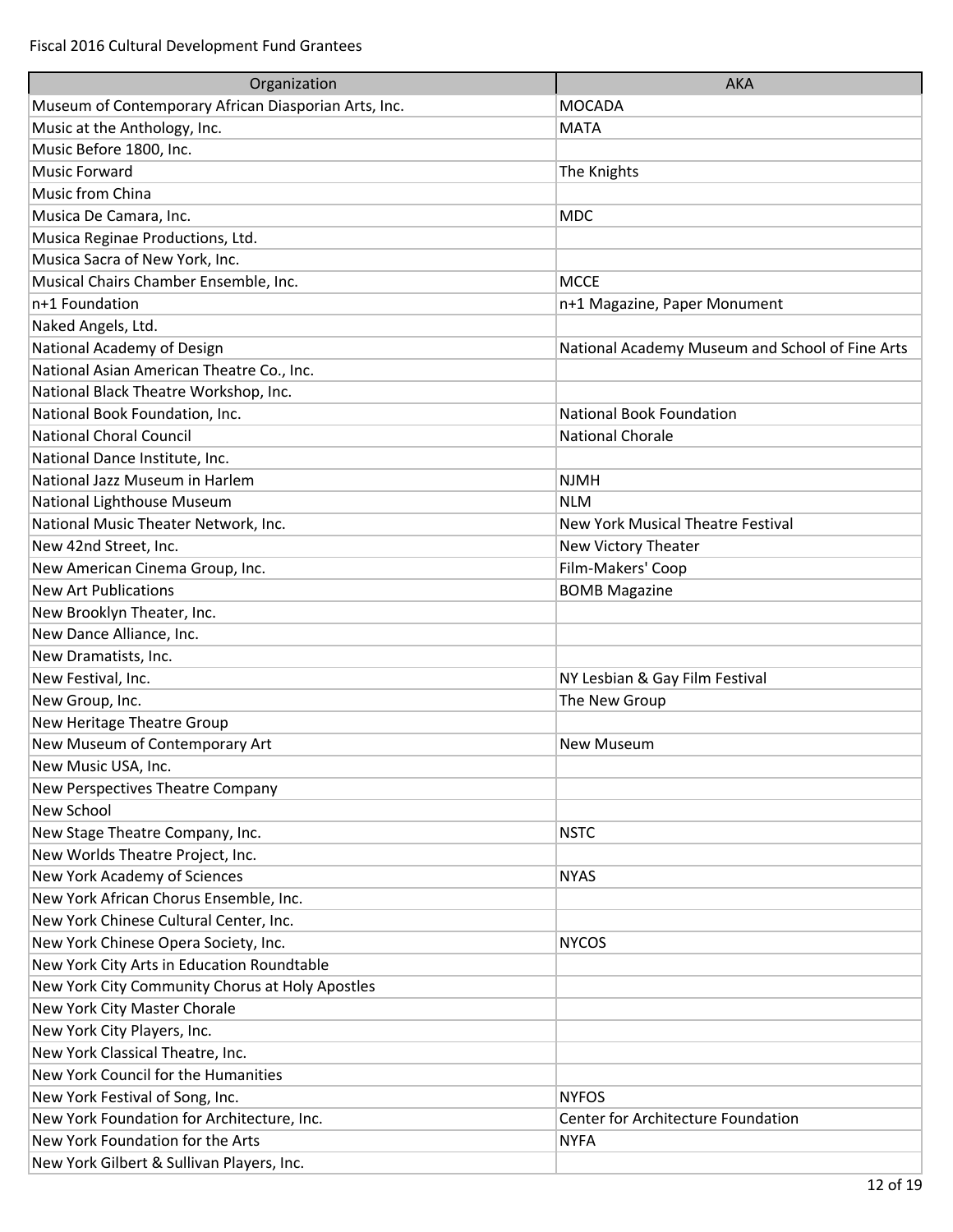| Organization                                            | <b>AKA</b>                     |
|---------------------------------------------------------|--------------------------------|
| New York International Children's Film Festival         |                                |
| New York Lesbian and Gay Experimental Film Festival     | <b>MIX NYC</b>                 |
| New York Live Arts, Inc.                                |                                |
| <b>New York Neo-Futurists</b>                           |                                |
| <b>New York New Music Ensemble</b>                      |                                |
| New York Pops, Inc.                                     |                                |
| New York Public Radio                                   |                                |
| New York Repertory Orchestra                            |                                |
| New York Scandia Symphony                               |                                |
| New York Studio School of Drawing, Painting & Sculpture |                                |
| New York Theatre Workshop, Inc.                         | <b>NYTW</b>                    |
| New York WEB Center, Inc.                               |                                |
| New York Women in Film & Television, Inc.               |                                |
| New York Youth Symphony, Inc.                           |                                |
| New-York Historical Society                             |                                |
| NIA Community Services Network, Inc.                    | NIA Community Services Network |
| Nia Theatrical Production Co, Inc.                      |                                |
| No Longer Empty, Inc.                                   | No Longer Empty                |
| <b>Noble Maritime Collection</b>                        |                                |
| Noel Pointer Foundation, Inc.                           | Noel Pointer School of Music   |
| Noor Theatre, Inc                                       |                                |
| Norte Maar for Collaborative Projects in the Arts, Inc. | Norte Maar                     |
| North/South Consonance, Inc.                            |                                |
| Northern Manhattan Arts Alliance                        | <b>NOMAA</b>                   |
| Northern Woodside Coalition                             |                                |
| Notes in Motion                                         | Amanda Selwyn Dance Theatre    |
| Nouveau Classical Project                               |                                |
| Nukanchik Sapi-Ayazamana, Inc.                          | Ayazamana Cultural Center      |
| NURTUREart Non-Profit, Inc.                             |                                |
| Nuyorican Poets Café                                    |                                |
| <b>NY Writers Coalition</b>                             |                                |
| <b>NYC KidsFest</b>                                     |                                |
| Old Merchant's House Museum of New York, Inc.           | Merchant's House Museum        |
| Old Stone House of Brooklyn                             |                                |
| Omni Ensemble, Ltd.                                     | The OMNI Ensemble              |
| One Year Lease, Inc.                                    |                                |
| Open Channels New York, Inc.                            | Dixon Place                    |
| Open Source Gallery, Inc.                               |                                |
| openhousenewyork, Inc.                                  |                                |
| Opening Act, Inc.                                       |                                |
| OPERA America, Inc.                                     |                                |
| Opus 118 Harlem School of Music                         | Opus 118                       |
| Oratorio Society of Queens, Inc.                        |                                |
| <b>Origin Theatre Company</b>                           | Origin                         |
| Original Music Workshop, Inc.                           | <b>OMW</b>                     |
| Orpheus Chamber Orchestra, Inc.                         | Orpheus                        |
| Our Firefighters Children's Foundation                  | <b>OFCF</b>                    |
| Our Time Theatre Company, Inc.                          | Our Time                       |
| Outpost Artists Resources, Inc.                         | The Outpost                    |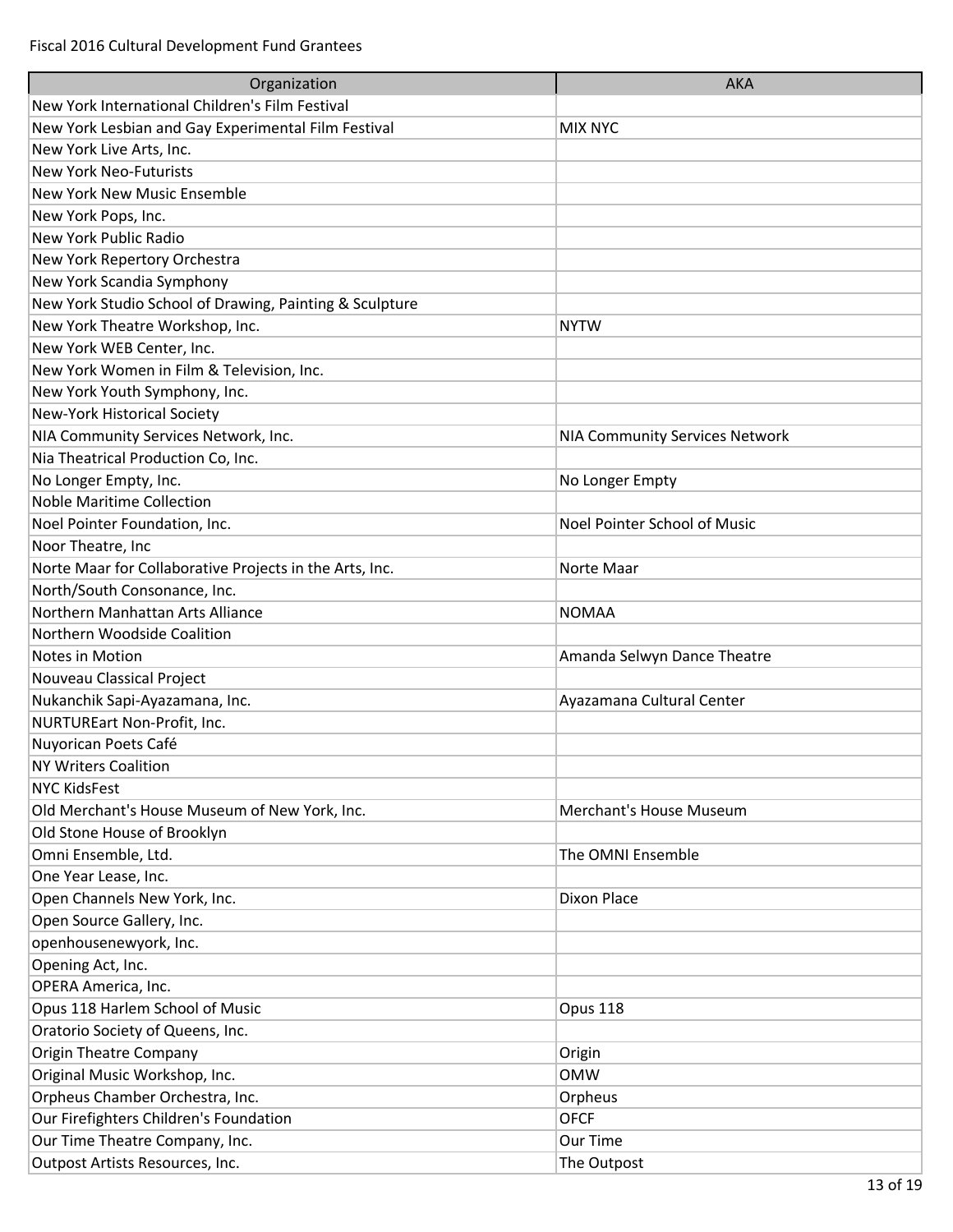| Organization                                           | <b>AKA</b>                              |
|--------------------------------------------------------|-----------------------------------------|
| Page Seventy-Three Productions, Inc.                   | Page 73                                 |
| Paley Center for Media                                 |                                         |
| Palissimo, Inc.                                        | Palissimo                               |
| Pamplemousse Productions, Inc.                         | Ensemble Pamplemousse                   |
| Pan American Musical Art Research, Inc.                | <b>PAMAR</b>                            |
| Pan Asian Repertory Theatre, Inc.                      |                                         |
| <b>Pantomonium Productions</b>                         |                                         |
| Paper Bag Players                                      | The Paper Bag Players                   |
| Parallel Exit, Inc.                                    |                                         |
| Parsifal's Productions, Inc.                           | Metropolitan Playhouse of New York      |
| Parsons Dance Foundation                               | Parsons Dance                           |
| Participant, Inc.                                      |                                         |
| Pascal Rioult Dance Theatre                            | <b>RIOULT</b>                           |
| Paul Taylor Dance Foundation, Inc.                     |                                         |
| Pearl Theatre Company, Inc.                            |                                         |
| PEN American Center, Inc.                              |                                         |
| People's Theatre Project, Inc.                         | People's Theatre Project                |
| Pepatian, Inc.                                         |                                         |
| Percussia                                              |                                         |
| PERFORMA, Inc.                                         | Performa                                |
| Performance Space 122                                  | P.S. 122                                |
| Performance Zone, Inc.                                 | The Field                               |
| Philharmonic - Symphony Society of New York, Inc.      | New York Philharmonic                   |
| <b>Phoenix Theatre Ensemble</b>                        |                                         |
| Pick Up Performance Company, Inc.                      | Pick Up Performance Co(s)               |
| Pierpont Morgan Library                                | The Morgan                              |
| Pipeline Theatre Company                               |                                         |
| Play Production Company, Inc.                          | The Play Company                        |
| Playwrights Horizons, Inc.                             |                                         |
| Playwrights' Preview Productions                       | <b>Urban Stages</b>                     |
| Playwrights Realm, Inc.                                |                                         |
| Poetry Project, Ltd.                                   | The Poetry Project at St. Mark's Church |
| Poetry Society of America                              |                                         |
| Poets & Writers, Inc.                                  |                                         |
| Poets House, Inc.                                      |                                         |
| Point Community Development Corp.                      |                                         |
| Polyhymnia Music Foundation, Inc.                      | Polyhymnia                              |
| PortSide NewYork                                       |                                         |
| Pregones Touring Puerto Rican Theatre Collection, Inc. | Pregones Theater                        |
| <b>Present Theatre Company</b>                         | The Present Company                     |
| Primary Stages Company, Inc.                           |                                         |
| Printed Matter, Inc.                                   |                                         |
| Project Y Theatre, Inc.                                |                                         |
| Prospect Theater Company, Inc.                         |                                         |
| Public Art Fund, Inc.                                  |                                         |
| Publicolor, Inc.                                       |                                         |
| Puerto Rican Workshop, Inc.                            | <b>Taller Boricua</b>                   |
| Puppetry Arts Theatre, Inc.                            |                                         |
| Puppetry in Practice Inc.                              |                                         |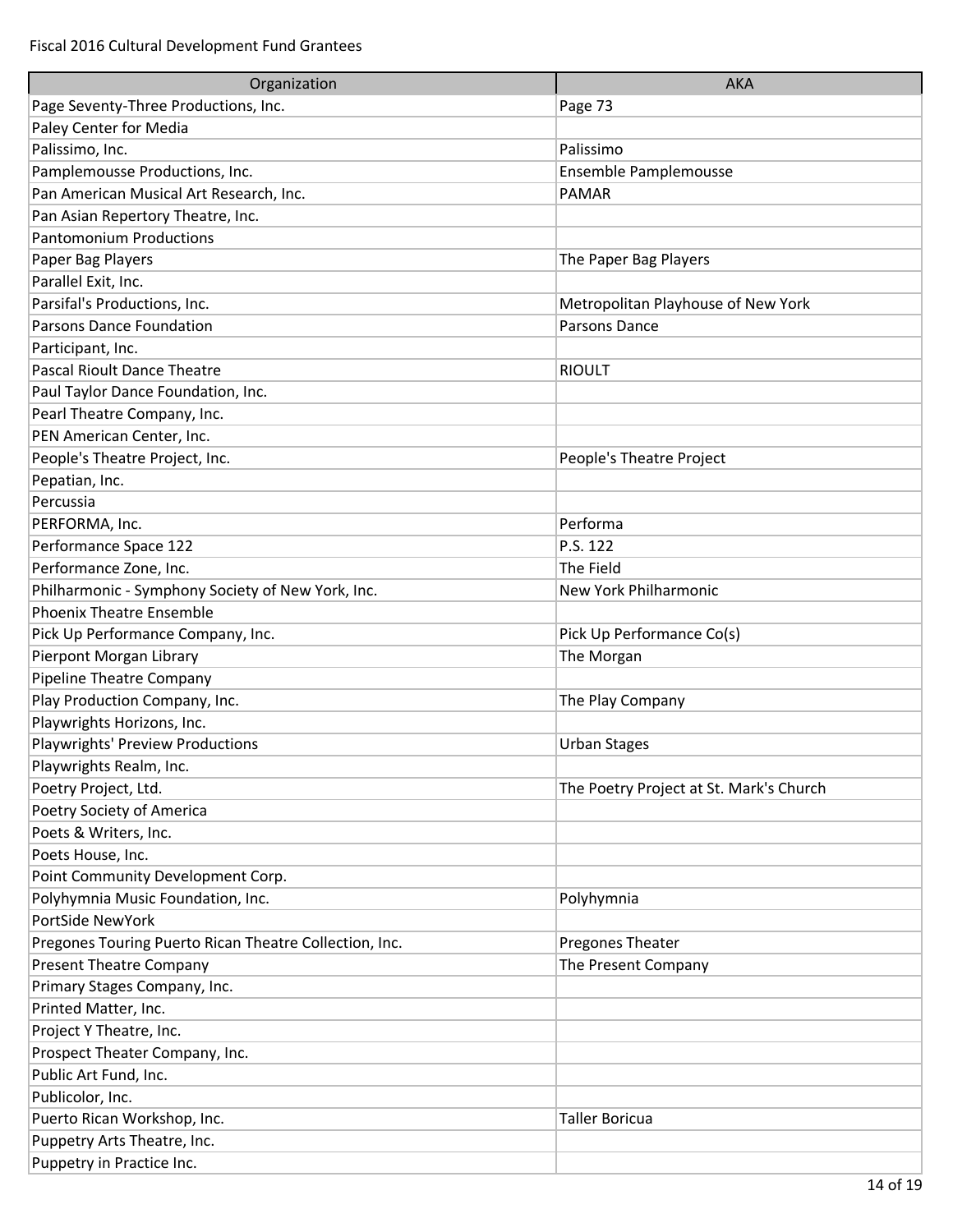| Organization                                                                | <b>AKA</b>                         |
|-----------------------------------------------------------------------------|------------------------------------|
| Purelements: An Evolution in Dance                                          | Purelements                        |
| Qi Shu Fang Peking Opera Association                                        | Qi Shu Fang Peking Opera Company   |
| Queens College Foundation, Inc.                                             |                                    |
| Queens Council on the Arts                                                  | QCA                                |
| <b>Queens Historical Society</b>                                            | Kingsland Homestead                |
| Queens Jewish Community Council, Inc.                                       |                                    |
| Queens Symphony Orchestra                                                   |                                    |
| Queen's Theatre Company, Inc.                                               | The Queen's Company                |
| Quintet of the Americas, Inc.                                               |                                    |
| Racing Thoughts, Inc.                                                       | Jane Comfort and Company           |
| Racoco Productions, Inc.                                                    | Racoco/Rx                          |
| Radio Diaries, Inc.                                                         |                                    |
| RadioHole, Inc.                                                             |                                    |
| Randall's Island Park Alliance, Inc.                                        |                                    |
| Random Access Music, Ltd.                                                   | <b>Random Access Music</b>         |
| Rattlestick Productions, Inc.                                               | <b>Playwrights Theater</b>         |
| Rector, Church Wardens, Vestrymembers of the Church of St. Luke in the Fiel |                                    |
| Red Bull Theater, Inc.                                                      | <b>Red Bull Theater</b>            |
|                                                                             |                                    |
| Red Monkey Theater Group<br>Redhawk Indian Arts Council                     | Manahata Indian Arts Council       |
|                                                                             |                                    |
| Reel Stories Teen Filmmaking, Inc.                                          | <b>Reel Works</b>                  |
| Regina Opera Company, Inc.                                                  |                                    |
| <b>Research Foundation of CUNY</b>                                          |                                    |
| Residency Unlimited, Inc.                                                   |                                    |
| Rhizome                                                                     |                                    |
| <b>Richmond Choral Society</b>                                              | <b>RCS</b>                         |
| Ridgewood Bushwick Senior Citizens Council, Inc.                            | RBSCC, Inc.                        |
| Rising Circle Theater Collective, Inc.                                      | <b>Rising Circle</b>               |
| Riverdale Community Center, Inc.                                            |                                    |
| Riverside Opera Company, Inc.                                               |                                    |
| Riverside Symphony, Inc.                                                    |                                    |
| Rockaway Artists Alliance, Inc.                                             | RAA                                |
| Rockaway Theatre Company                                                    |                                    |
| Rockaway Waterfront Alliance, Inc.                                          | <b>RWA</b>                         |
| Rocking the Boat, Inc.                                                      |                                    |
| Rooftop Films                                                               |                                    |
| Roots&Branches Theater, Inc.                                                | Roots&Branches Theater             |
| <b>Rosie's Theater Kids</b>                                                 | ROSIE'S FOR ALL KIDS FOUNDATION    |
| Roulette Intermedium, Inc.                                                  |                                    |
| Roundabout Theatre Company, Inc.                                            |                                    |
| Rubin Museum of Art                                                         |                                    |
| Rush Philanthropic Arts Foundation                                          | Rush                               |
| Russian American Cultural Center                                            | <b>RACC</b>                        |
| Russian Musical Arts Society of America, Inc.                               | Russian Chamber Chorus of New York |
| Russian-American Foundation, Inc.                                           | RUSSIAN-AMERICAN ARTS FOUNDATION   |
| Ryan Repertory Company, Inc.                                                | <b>RRC</b>                         |
| S.E.M. Ensemble, Inc.                                                       |                                    |
| Sachiyo Ito and Company, Inc.                                               |                                    |
| Saint Alban's Episcopal Church                                              | Music at St. Albans                |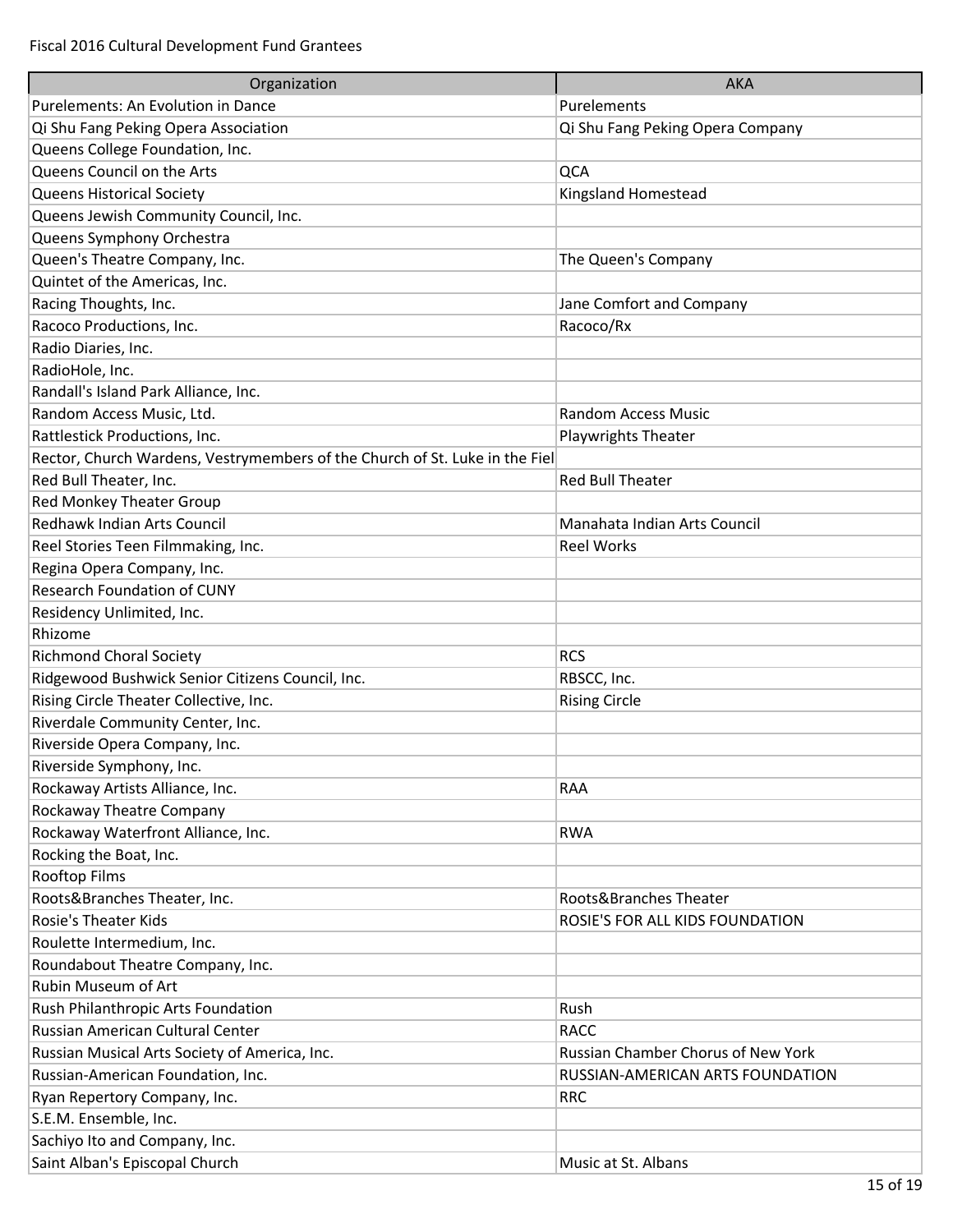| Organization                                                        | <b>AKA</b>                                |
|---------------------------------------------------------------------|-------------------------------------------|
| Salvadori Center                                                    |                                           |
| Sandy Ground Historical Society                                     |                                           |
| Sarah Michelson, Inc.                                               |                                           |
| Saratoga International Theater Institute, Inc.                      | SITI Company                              |
| School of American Ballet, Inc.                                     | SAB                                       |
| <b>Science Festival Foundation</b>                                  | <b>World Science Festival</b>             |
| Sculpture Center, Inc.                                              | SculptureCenter                           |
| Second Generation Productions, Inc.                                 | 2G                                        |
| <b>Second Stage Theatre</b>                                         |                                           |
| Sesame Flyers International, Inc.                                   |                                           |
| Seventh Regiment Armory Conservancy, Inc.                           | Park Avenue Armory                        |
| Shadow Box Theatre, Inc.                                            | <b>SBT</b>                                |
| Shakespeare Society                                                 |                                           |
| Shen Wei Dance Arts, Inc.                                           | Shen Wei Dance Arts                       |
| Signature Theatre Company, Inc.                                     | Signature Theatre Company                 |
| Sinfonietta of Riverdale                                            |                                           |
| Skyscraper Museum                                                   |                                           |
| Slice Literary, Inc.                                                | Slice Magazine                            |
| Smack Mellon Studios, Inc.                                          |                                           |
| Smithsonian National Museum of the American Indian                  | <b>NMAI-GGHC</b>                          |
| So Percussion                                                       |                                           |
| Society for the Preservation of Weeksville & Bed-Stuyvesant History | Weeksville Heritage Center                |
| Society of Illustrators, Inc.                                       |                                           |
| Society of the Educational Arts, Inc.                               | SEA/Sociedad Educativa de las Artes, Inc. |
| Society of the Third Street Music School Settlement, Inc.           | <b>Third Street Music School</b>          |
| Socrates Sculpture Park, Inc.                                       |                                           |
| Soho Repertory Theatre, Inc.                                        | Soho Rep.                                 |
| Soho Think Tank                                                     |                                           |
| Sol Zim Jewish Enrichment Music Foundation, Inc.                    | <b>JEM Foundation</b>                     |
| Solomon R. Guggenheim Foundation                                    | Guggenheim Museum                         |
| Sonnet Repertory Theatre, Inc.                                      | Sonnet Rep or SRT                         |
| Sons of the Revolution in the State of New York, Inc.               | <b>Fraunces Tavern Museum</b>             |
| South Asian Women's Creative Collective                             | SAWCC                                     |
| South Street Seaport Museum                                         |                                           |
| Spaceworks NYC, Inc.                                                |                                           |
| Spanish Dance Arts Company, Inc.                                    | Flamenco Vivo Carlota Santana             |
| Spanish Theatre Repertory Company, Ltd.                             | Repertorio Espanol                        |
| Spiderwoman Theater Workshop, Inc.                                  | Spiderwoman Theater                       |
| Spoke the Hub Dancing, Inc.                                         |                                           |
| St. Ann's Warehouse, Inc.                                           | Arts at St. Ann's                         |
| St. Cecilia Club, Inc.                                              | Cecilia Chorus of New York                |
| St. George Theatre Restoration, Inc.                                | Richmond Dance Ensemble, Inc.             |
| St. George's Choral Society Since 1817                              |                                           |
| St. Luke's Chamber Ensemble, Inc.                                   | Orchestra of St. Luke's                   |
| Stage Directors and Choreographers Workshop Foundation              | SDCFoundation                             |
| Standby Program, Inc.                                               | Standby                                   |
| Staten Island Ballet Theater, Inc.                                  | <b>Staten Island Ballet</b>               |
| Staten Island Philharmonic Orchestra, Inc.                          |                                           |
| Stella Adler Studio of Acting                                       |                                           |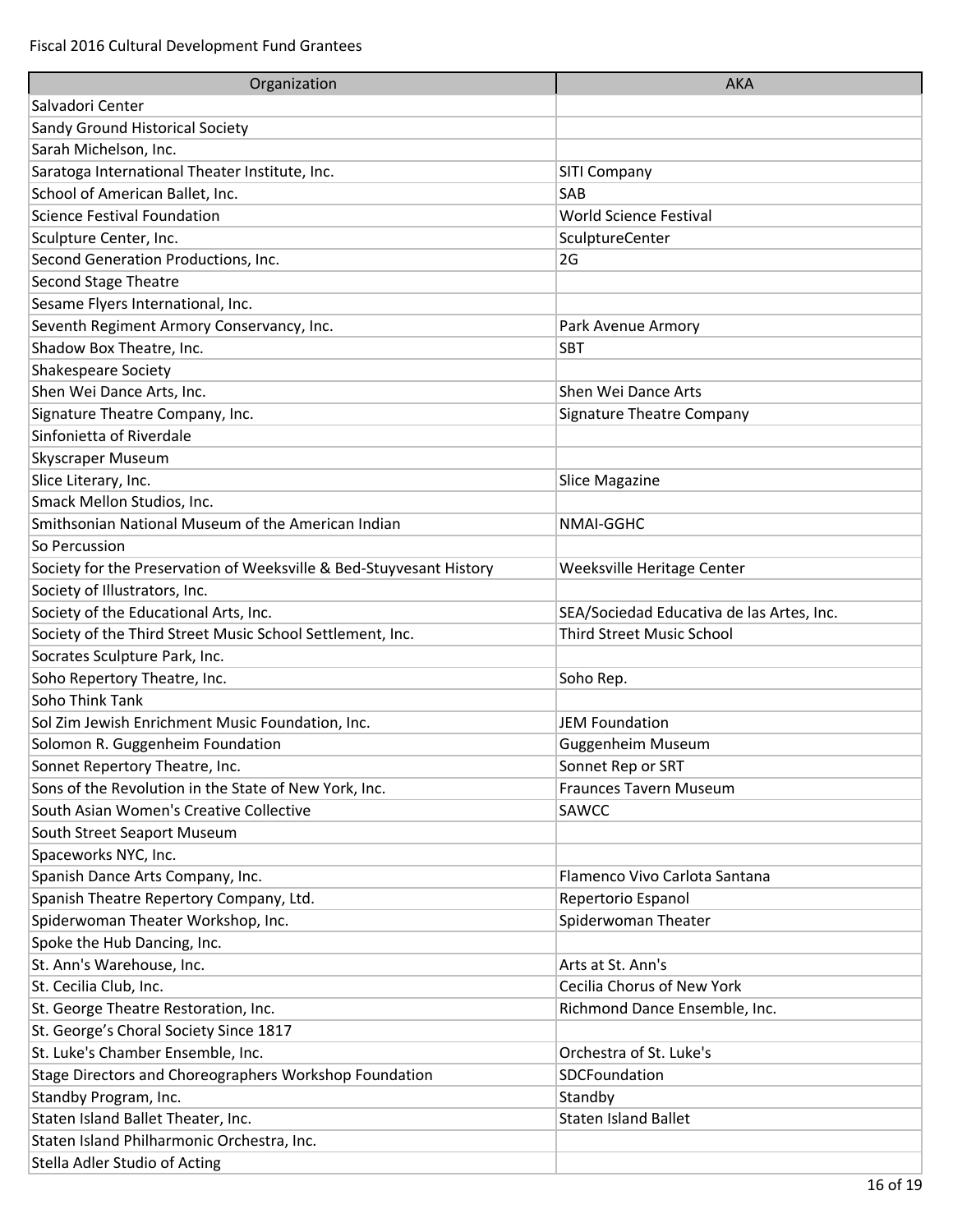| Organization                                       | <b>AKA</b>                         |
|----------------------------------------------------|------------------------------------|
| Stephen Petronio Dance Company, Inc.               | apv                                |
| Storefront for Art and Architecture                |                                    |
| StoryCorps, Inc.                                   | <b>StoryCorps</b>                  |
| Storyville Center for the Spoken Word              | The Moth                           |
| Streb, Inc.                                        | <b>STREB</b>                       |
| Striking Viking Story Pirates, Inc.                | <b>Story Pirates</b>               |
| Studio in a School Association, Inc.               |                                    |
| Sugar Hill Children's Museum of Art & Storytelling |                                    |
| Sundog Theatre, Inc.                               |                                    |
| Swiss Institute                                    | Swiss Institute - Contemporary Art |
| Sylvan Winds, Inc.                                 | Sylvan Wind Quintet                |
| Symphony Space, Inc.                               |                                    |
| TADA! Theater and Dance Alliance, Inc.             | <b>TADA! Youth Theater</b>         |
| Take Wing and Soar Productions, Inc.               | TWAS Inc.                          |
| Talea Ensemble, Inc.                               | Talea Ensemble                     |
| Talking Band, Inc.                                 | The Talking Band                   |
| Talujon, Inc.                                      | Talujon                            |
| Tank, Ltd.                                         | The Tank                           |
| Target Margin Theater, Inc.                        |                                    |
| Teachers & Writers Collaborative, Inc.             |                                    |
| Teatro Circulo, Ltd.                               |                                    |
| Tectonic Theater Project, Inc.                     |                                    |
| Temporary Distortion Theater Corp.                 | <b>Temporary Distortion</b>        |
| TENET NYC, Inc.                                    | <b>TENET</b>                       |
| Thalia Spanish Theatre, Inc.                       |                                    |
| Theater Breaking Through Barriers Corp.            | <b>TBTB</b>                        |
| Theater et al                                      | The Chocolate Factory Theater      |
| Theater for the New City Foundation, Inc.          | Theater for the New City           |
| Theater Labrador, Inc.                             | <b>New Georges</b>                 |
| <b>Theater Resources Unlimited</b>                 |                                    |
| Theater Talk Productions, Inc.                     |                                    |
| Theater Three Collaborative, Inc.                  |                                    |
| Theatre Development Fund, Inc.                     | TDF                                |
| Theatre for a New Audience                         |                                    |
| Theatre Lab Inc.                                   | Theaterlab                         |
| Theatre of the Oppressed NYC                       |                                    |
| Theatreworks/USA Corp.                             | Theatreworks                       |
| Thin Man Dance, Inc.                               | John Jasperse Company              |
| thingNY, Inc.                                      | thingNY                            |
| Threshold Dance Projects, Inc.                     | <b>Buglisi Dance Theatre</b>       |
| Time In Children's Arts Initiative                 |                                    |
| Times Square District Management Association       | Times Square Alliance              |
| Together in Dance, Inc.                            |                                    |
| Topaz Arts, Inc.                                   | <b>TOPAZ ARTS</b>                  |
| Town Hall Foundation, Inc.                         | The Town Hall                      |
| <b>Transport Group</b>                             |                                    |
| Treehouse Shakers, Inc.                            |                                    |
| Tribeca Film Institute, Inc.                       |                                    |
| Tribeca New Music, Inc.                            |                                    |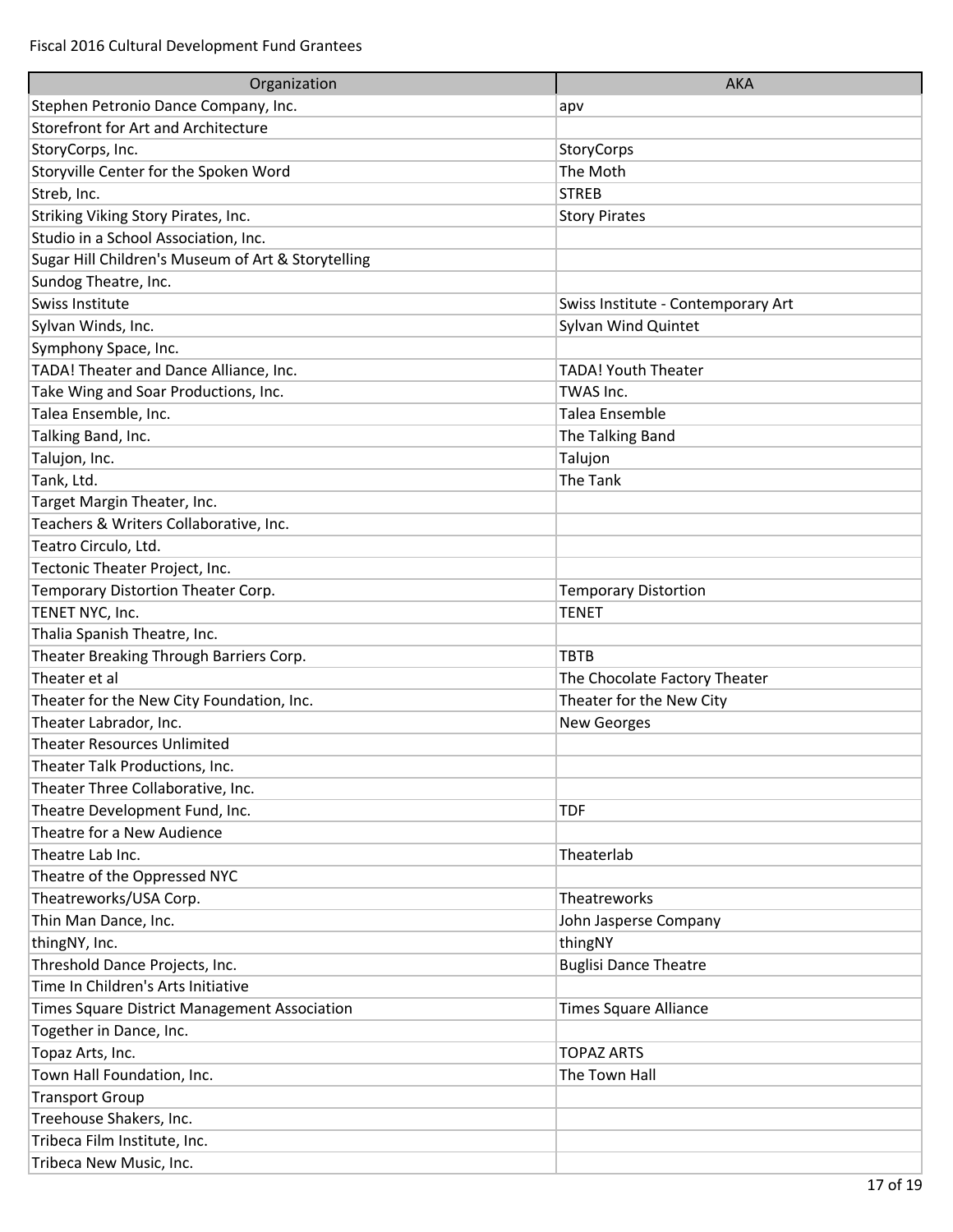| Organization                                          | <b>AKA</b>                              |
|-------------------------------------------------------|-----------------------------------------|
| Tri-Centric Foundation, Inc.                          | <b>Tri-Centric Foundation</b>           |
| Trisha Brown Company, Inc.                            |                                         |
| Triskelion Arts - Kick/StanDance, Inc.                |                                         |
| Tropicalfete, Inc.                                    |                                         |
| <b>Trusty Sidekick Theater Company</b>                |                                         |
| <b>Turtle Bay Music School</b>                        | <b>TBMS</b>                             |
| Two Bridges Neighborhood Council, Inc.                | <b>Two Bridges</b>                      |
| UBW, Inc.                                             | Urban Bush Women                        |
| <b>Ukrainian Museum</b>                               | The Ukrainian Museum                    |
| UNIONDOCS, Inc.                                       | <b>UnionDocs</b>                        |
| United Palace of Cultural Arts                        |                                         |
| Universal Temple of the Arts, Inc.                    |                                         |
| University Settlement Society of New York             | <b>University Settlement</b>            |
| Untitled Theater Company #61                          |                                         |
| UP Theater Company, Inc.                              |                                         |
| UpBeat NYC, Inc.                                      |                                         |
| Uptown Dance Academy, Inc.                            | <b>Uptown Dance Academy</b>             |
| Urban Arts Partnership                                | <b>Working Playground</b>               |
| Urban Word NYC                                        |                                         |
| UrbanGlass: New York Contemporary Glass Center, Inc.  |                                         |
| <b>USA Mali Charitable Association</b>                | Malian Cultural Center Lobbo            |
| Van Alen Institute: Projects in Public Architecture   | Van Alen Institute                      |
| Van Cortlandt Park Conservancy                        | <b>VCPC</b>                             |
| Vangeline Theater, Inc.                               | Vangeline                               |
| Variations Theatre Group, Inc.                        | The Chain Theatre                       |
| viBe Theater Experience, Inc.                         | viBe                                    |
| Village Halloween Parade, Inc.                        |                                         |
| Vineyard Theatre and Workshop Center, Inc.            | The Vineyard                            |
| VisionIntoArt Presents, Inc.                          |                                         |
| Visual AIDS for the Arts, Inc.                        | <b>Visual AIDS</b>                      |
| Visual Arts Resource Center Relating to the Caribbean | Caribbean Cultural Center               |
| Viva Voce Chamber Ensemble, Inc.                      |                                         |
| Vivian Beaumont Theater, Inc.                         | <b>Lincoln Center Theater</b>           |
| Vocal Ease, Inc.                                      |                                         |
| Voelker Orth Museum                                   |                                         |
| Voices UnBroken, Inc.                                 |                                         |
| Volcano Love, Inc.                                    | LAVA                                    |
| Volunteer Lawyers for the Arts, Inc.                  | <b>VLA</b>                              |
| Voyage Theater Company, Inc.                          |                                         |
| Washington Heights and Inwood Development Corporation | <b>WHIDC</b>                            |
| Washington Square Association Music Fund              | <b>Washington Square Music Festival</b> |
| <b>Waterfront Museum</b>                              | Showboat Barge                          |
| Waterwell Productions, Inc.                           | Waterwell                               |
| WaxFactory, Inc.                                      |                                         |
| WCV, Inc.                                             | Wally Cardona Quartet                   |
| Welltone New Music, Inc.                              |                                         |
| West Indian American Day Carnival Association, Inc.   | <b>WIADCA</b>                           |
| Western Wind Vocal Ensemble, Inc.                     | The Western Wind                        |
| Wet Ink Music Productions, Inc.                       | Wet Ink                                 |